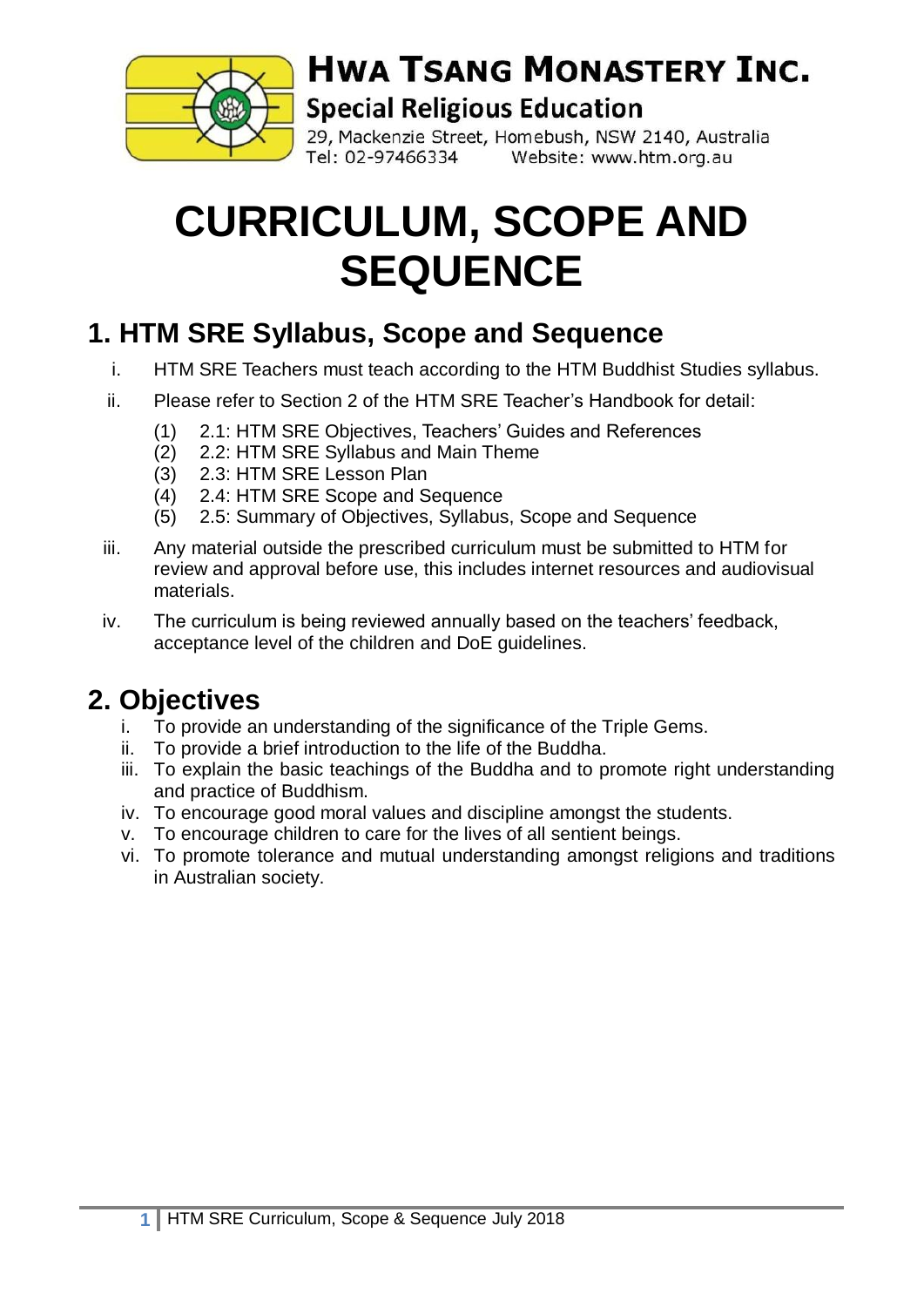## **3. HTM SRE SCOPE and SEQUENCE**

#### **(A) SCOPE AND SEQUENCE for Primary School Buddhist Syllabus**

**Please refer to Point 4 in page 15-19 of this document for the topics**

| Kindergarten to Year 2 (Stage 1)               |                             |                                                                                                                                                                                                                                                                                                                                                                                                                                                                                                                                                                                                                                                                                                                             |  |  |
|------------------------------------------------|-----------------------------|-----------------------------------------------------------------------------------------------------------------------------------------------------------------------------------------------------------------------------------------------------------------------------------------------------------------------------------------------------------------------------------------------------------------------------------------------------------------------------------------------------------------------------------------------------------------------------------------------------------------------------------------------------------------------------------------------------------------------------|--|--|
| <b>Themes</b>                                  | <b>Number</b><br>of chapter | <b>Indicated Outcomes</b>                                                                                                                                                                                                                                                                                                                                                                                                                                                                                                                                                                                                                                                                                                   |  |  |
| <b>Introduction to Triple Gems</b>             | 13                          | To develop a good understanding on the following:<br>Buddha is a great teacher. He is wise, kind<br>and calm. These are the virtues that we<br>should learn from the Buddha.<br>Dharma is what the Buddha taught. It is the<br>way to happiness. By following the<br>teachings of the Buddha we can learn to be<br>kind, caring, respectful, calm, wise and<br>happy like the Buddha.<br>Sangha is a group of monks and nuns.<br>$\bullet$<br>They teach us the Dharma.<br>The Triple Gems are made up of the<br>$\bullet$<br>Buddha, Dharma and Sangha. They teach,<br>guide and encourage us. They are<br>precious in our learning of the Buddha's<br>teachings, helping us to be a wise, kind,<br>calm and happy person. |  |  |
| <b>Life of the Buddha</b>                      | 4                           | Learn the story of Buddha from birth to childhood,<br>how the Buddha was caring and have good<br>respect to everyone since he was young.                                                                                                                                                                                                                                                                                                                                                                                                                                                                                                                                                                                    |  |  |
| The importance of listening<br>to Dharma       | 8                           | Remember the attitudes that one should<br>$\bullet$<br>have in listening to the Dharma.<br>Reinforce the importance of remembering<br>$\bullet$<br>and following the Buddha's teachings after<br>listening.                                                                                                                                                                                                                                                                                                                                                                                                                                                                                                                 |  |  |
| <b>Basic teachings of the</b><br><b>Buddha</b> | $6\phantom{1}$              | Understand the teachings of<br>Honesty - do not tell lies<br>$\bullet$<br>Sharing - do not be greedy<br>Gentleness in speech - do not swear<br>To do good and avoid doing bad<br>Cause and effect<br>Developing good discipline in daily life                                                                                                                                                                                                                                                                                                                                                                                                                                                                               |  |  |
| <b>Caring for all lives</b>                    | 3                           | Remind children that everyone loves their lives, we<br>should care for all lives                                                                                                                                                                                                                                                                                                                                                                                                                                                                                                                                                                                                                                            |  |  |
| <b>Buddhist practices and</b><br>observances   | 14                          | Learn the way to address and show<br>$\bullet$<br>respect to the Buddha, Dharma and<br>Sangha.<br>Understand some basic etiquettes at the<br>$\bullet$<br>monastery and during services                                                                                                                                                                                                                                                                                                                                                                                                                                                                                                                                     |  |  |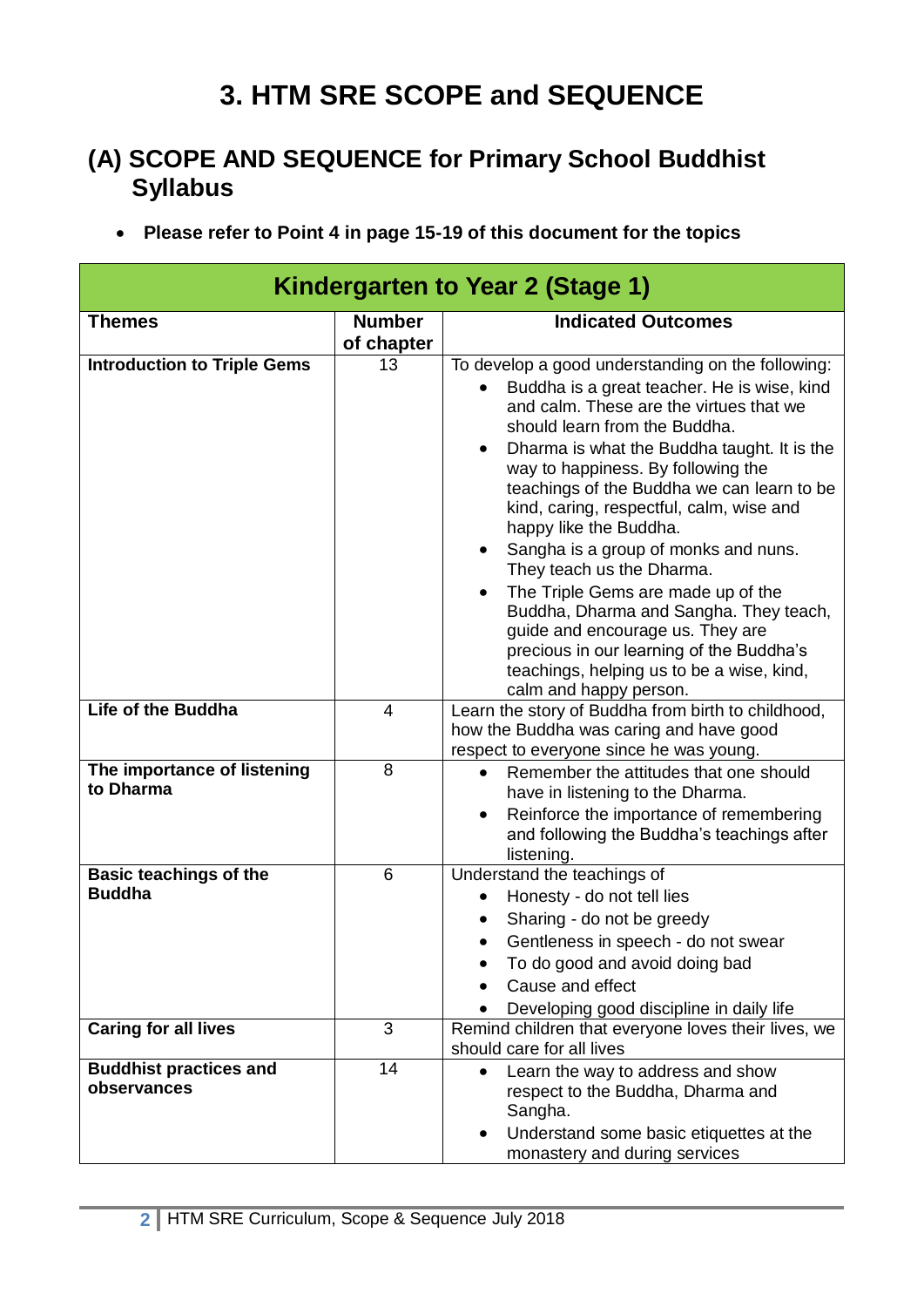|                                                            |                             | Year $3 - 4$ (Stage 2)                                                                                                                                                                                                                                                                                                                                                                                                                                                                                                                                                  |
|------------------------------------------------------------|-----------------------------|-------------------------------------------------------------------------------------------------------------------------------------------------------------------------------------------------------------------------------------------------------------------------------------------------------------------------------------------------------------------------------------------------------------------------------------------------------------------------------------------------------------------------------------------------------------------------|
| <b>Themes</b>                                              | <b>Number of</b><br>chapter | <b>Indicated Outcomes</b>                                                                                                                                                                                                                                                                                                                                                                                                                                                                                                                                               |
| <b>Significance of taking</b><br>refuge in the Triple Gems | 2                           | Understand the virtues of the Triple Gems<br>$\bullet$<br>and the meaning of taking refuge in the<br>Triple Gems.<br>Taking refuge means to seek guidance. That<br>٠<br>is, to have good understanding and<br>confidence in the Buddha, Dharma and<br>Sangha, and always apply the teachings of<br>the Triple Gems in everyday life.<br>Buddha is like a doctor, Dharma is like<br>medicine, Sangha is like the nurse who<br>looks after us.<br>They teach us what is right and avoid doing<br>wrong.<br>They help us to be happy and peaceful in<br>our mind and body. |
| Life of the Buddha                                         | 8                           | Learn the story of the Buddha from childhood to<br>parinirvana.                                                                                                                                                                                                                                                                                                                                                                                                                                                                                                         |
| <b>Respecting the Dharma</b>                               | $\mathbf{1}$                | Understand the importance of Dharma and the right<br>attitude one should have in listening to the Dharma.                                                                                                                                                                                                                                                                                                                                                                                                                                                               |
| <b>Basic teachings of the</b><br><b>Buddha</b>             | 29                          | Understand the following teachings:<br>Generosity<br>No arrogance<br>٠<br>Care for others<br>No alcohol (no intoxicants)<br>Do not oversee small mistakes<br>Ignorance and wise<br>The Five Precepts<br>Do not be superstitious<br>Associating with the wise<br>Dutiful respect to our parents<br>Diligence<br>The Four Noble Truths<br>The Noble Eightfold Path<br>Aspiration of helping others (Aspiration of<br>the Bodhisattva)<br><b>Afflictions</b><br>Repentance<br>Equality                                                                                     |
| <b>Caring for all lives</b>                                | $\overline{2}$              | Encourage children to share the feelings of others<br>and always care for all lives                                                                                                                                                                                                                                                                                                                                                                                                                                                                                     |
| <b>Buddhist practices and</b><br>observances               | 5                           | Vesak Day<br>$\bullet$<br>Symbols in Buddhism                                                                                                                                                                                                                                                                                                                                                                                                                                                                                                                           |
| <b>History of Buddhism</b>                                 | $\mathbf{1}$                | Mahakashyapa and Ananda                                                                                                                                                                                                                                                                                                                                                                                                                                                                                                                                                 |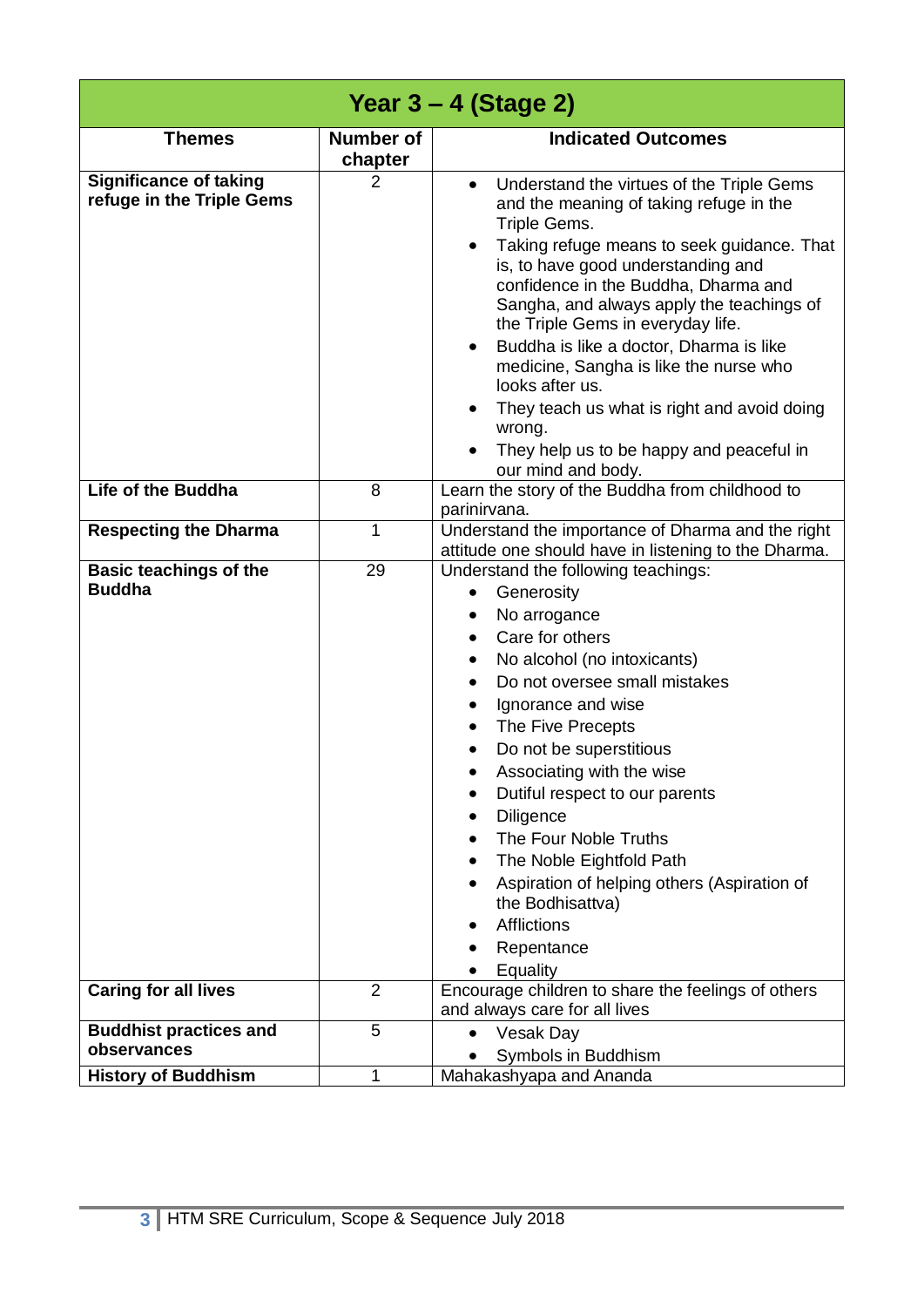| Year 5 to 6 (Stage 3)                                                                                                                        |                             |                                                                                                                                                                                                                                                                                                                                                                                                                                                                                                                                              |  |  |
|----------------------------------------------------------------------------------------------------------------------------------------------|-----------------------------|----------------------------------------------------------------------------------------------------------------------------------------------------------------------------------------------------------------------------------------------------------------------------------------------------------------------------------------------------------------------------------------------------------------------------------------------------------------------------------------------------------------------------------------------|--|--|
| <b>Themes</b>                                                                                                                                | <b>Number of</b><br>chapter | <b>Indicated Outcomes</b>                                                                                                                                                                                                                                                                                                                                                                                                                                                                                                                    |  |  |
| <b>Significance of taking</b><br>refuge in the Triple Gems                                                                                   | 2                           | Understand clearly the virtues of Triple<br>$\bullet$<br>Gems<br>Understand clearly the meaning of taking<br>refuge and why one takes refuge in the<br>Triple Gems.<br>Reiterate the significance of developing right<br>$\bullet$<br>understanding and confidence in the Triple<br>Gems, and applying the Buddha's teachings<br>in our daily life.                                                                                                                                                                                          |  |  |
| <b>Basic teachings of the</b><br><b>Buddha</b><br><b>Fundamental</b><br>teachings<br>Introduction to the<br>way of the<br><b>Bodhisattva</b> | 24                          | Understand the following teachings:<br>The law of cause and effect<br>The law of causes and conditions<br>$\bullet$<br>The cultivation of merits and wisdom<br><b>Rebirth &amp; Six Realms</b><br>The Five Precepts<br>The Ten Virtuous Deeds<br>Introduction to Amitabha Buddha and<br>Avalokistevara Bodhisattva<br>Introduction of Buddha of Healing<br>٠<br>Helping oneself and other<br>$\bullet$<br>The great Bodhi Mind<br>The Six Perfections<br><b>The Ten Great Practices</b><br>The Four Noble Truths<br>The Noble Eightfold Path |  |  |
| <b>Caring for all lives</b>                                                                                                                  | $\overline{2}$              | Discussion on caring for lives                                                                                                                                                                                                                                                                                                                                                                                                                                                                                                               |  |  |
| <b>Buddhist practices and</b><br>observances                                                                                                 | 6                           | Understand:<br>A Buddhist monastery's organisational<br>structure and architecture design<br>Ullambana service<br>The green lion and white elephant in<br><b>Buddhism</b><br>The stupa and Buddha statue in Buddhism                                                                                                                                                                                                                                                                                                                         |  |  |
| <b>History of Buddhism</b>                                                                                                                   | 14                          | Understand the following:<br><b>Compilation of Buddhist scripture</b><br>$\bullet$<br>History of the Nalanda Monastery<br>King Ashoka<br>The Northern and Southern traditions in<br><b>Buddhism</b><br>[The Spread of Buddhism to South Asia<br>٠<br>The Spread of Buddhism to East Asia<br>$\bullet$<br>The Spread of the Buddhism to Southeast<br>Asia & Himalaya] (if time permit)<br>The Spread of Buddhism to the west and to<br>Australia                                                                                              |  |  |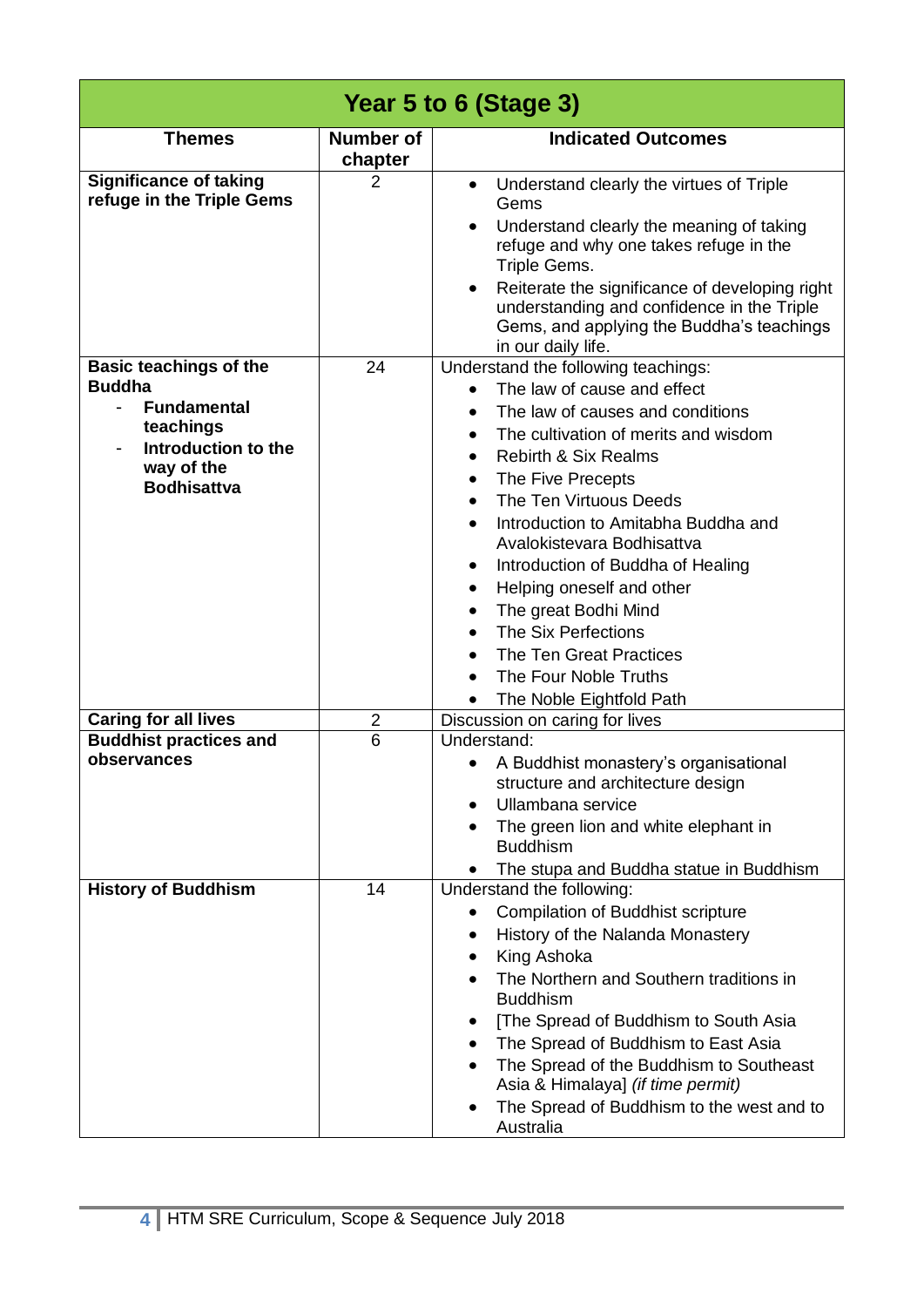#### **(B) SCOPE AND SEQUENCE for High School Buddhist Syllabus**

|           |                                                                                            |                                                                                                                                                                                       | Year $7 - 8$ (Stage 4)                                                                           |          |                                                                                                                                                                                                                                                                                                                                                                                                                                                                                                                                                                                                 |
|-----------|--------------------------------------------------------------------------------------------|---------------------------------------------------------------------------------------------------------------------------------------------------------------------------------------|--------------------------------------------------------------------------------------------------|----------|-------------------------------------------------------------------------------------------------------------------------------------------------------------------------------------------------------------------------------------------------------------------------------------------------------------------------------------------------------------------------------------------------------------------------------------------------------------------------------------------------------------------------------------------------------------------------------------------------|
|           | Year Themes                                                                                | <b>Sub-topics</b>                                                                                                                                                                     | No of<br><b>Lessons</b>                                                                          |          | <b>Indicated Outcomes</b>                                                                                                                                                                                                                                                                                                                                                                                                                                                                                                                                                                       |
| Year      | The Life of<br>the Buddha                                                                  | <b>Birth of Prince</b><br>Siddhartha<br>Childhood and<br>education<br>Youth and marriage<br>The Four Sights<br>Renunciation<br>Search for truth<br>Enlightenment                      | $\overline{2}$<br>$\overline{2}$<br>$\overline{2}$<br>$\overline{2}$<br>$\overline{2}$<br>4<br>4 | 1.<br>3. | To understand the life of the Buddha<br>from his childhood to enlightenment.<br>2. To understand the incidents that<br>have impacted on the Prince's<br>thoughts on life, and finally led to his<br>renunciation.<br>To understand how the Prince has<br>practiced from an ordinary person<br>towards the attainment of<br>Buddhahood.<br>4. To understand the meaning of<br>enlightenment.                                                                                                                                                                                                     |
| Year<br>8 | The Growth<br>of the<br><b>Buddhist</b><br>the<br>fundamental<br>teaching of<br>the Buddha | Conversion of the<br><b>Five Ascetics at</b><br>Deer Park and the<br>Community & formation of Triple<br>Gems - the Buddha,<br>Dharma and<br>Sangha<br>The Four Noble<br><b>Truths</b> | $\overline{2}$<br>3                                                                              | 1.<br>1. | To understand how the Triple Gems<br>first started in this world.<br>2. To understand the importance of<br>Triple Gems in our practice of<br>Buddhism.<br>To understand what is the truth of<br>suffering; the causes of suffering; the                                                                                                                                                                                                                                                                                                                                                         |
|           |                                                                                            |                                                                                                                                                                                       |                                                                                                  | 3.       | truth of the end of suffering; and the<br>path leading to the end of suffering.<br>2. To understand how the Four Noble<br>Truths are logical and scientific<br>methods of solving problems in life.<br>To understand how to apply the<br>teaching of the Four Noble Truths in<br>life.                                                                                                                                                                                                                                                                                                          |
|           |                                                                                            | The Noble Eightfold<br>Path                                                                                                                                                           | 4                                                                                                | 1.<br>5. | To understand the contents of the<br>Noble Eightfold Path - Right<br>understanding, Right thoughts, Right<br>speech, Right Action, Right<br>livelihood, Right effort, Right<br>mindfulness and Right concentration.<br>2. To understand that Right<br>Understanding is the guide that<br>guides all items in the Noble<br>Eightfold Path.<br>3. To understand how to apply the<br>Noble Eightfold Path in daily life.<br>4. The Noble Eightfold Path can be<br>categorised into three aspects,<br>namely, moral conducts, mental<br>development and wisdom.<br>The Noble Eightfold Path is also |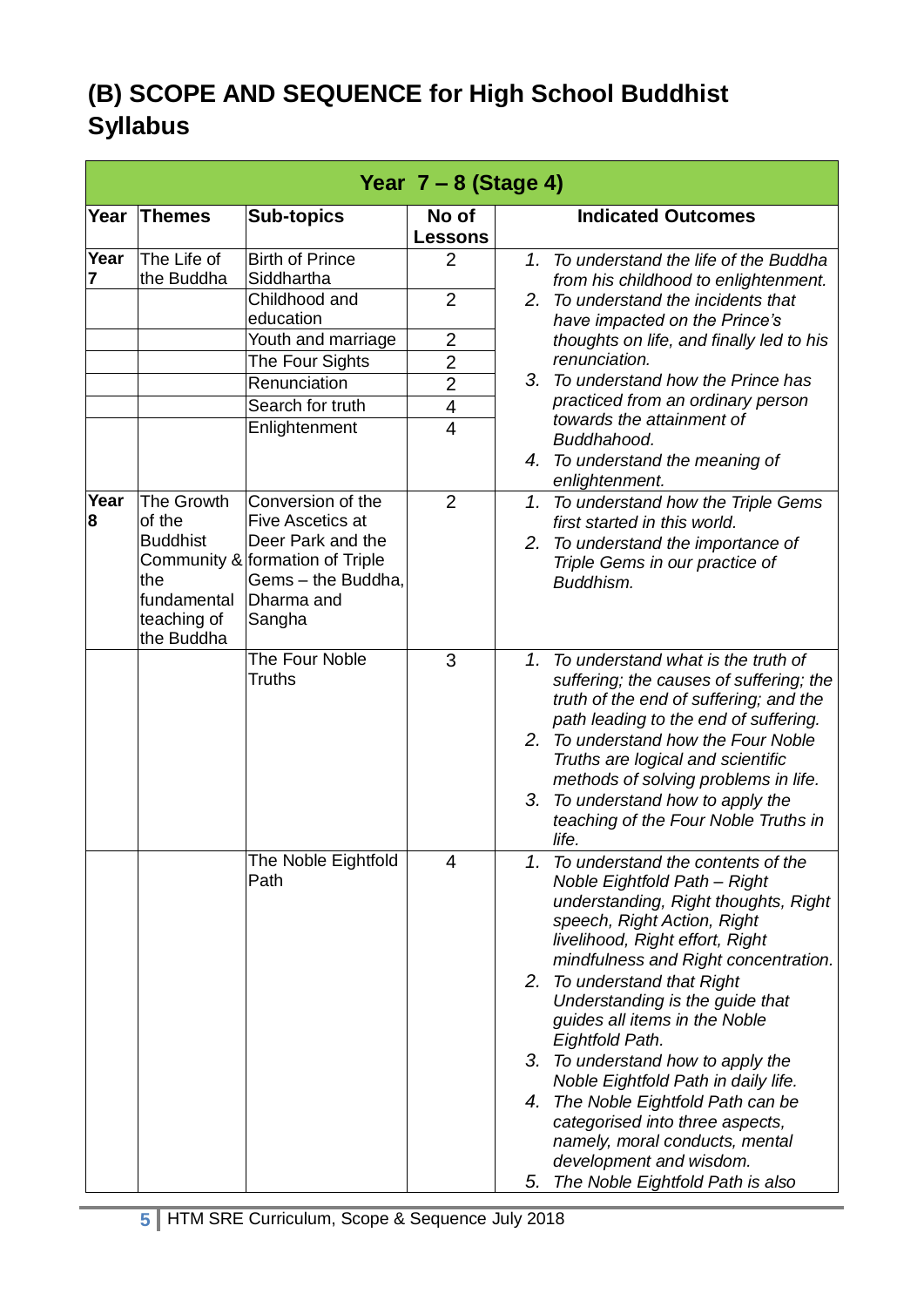|  |                                                               |   | 6. | called the Middle Path<br>The Noble Eightfold Path teaches to<br>be mindful of our speech, actions<br>and thoughts, helps us to live happily<br>with one and others, and pave our<br>way to a life that is tranquil and<br>peaceful.                                                                                                                                                                                                                                                                                                                                                                                                                                                                                                                                                                                 |
|--|---------------------------------------------------------------|---|----|----------------------------------------------------------------------------------------------------------------------------------------------------------------------------------------------------------------------------------------------------------------------------------------------------------------------------------------------------------------------------------------------------------------------------------------------------------------------------------------------------------------------------------------------------------------------------------------------------------------------------------------------------------------------------------------------------------------------------------------------------------------------------------------------------------------------|
|  | Growth of the<br><b>Buddhist community</b>                    | 3 |    | 1. To understand how the Buddhist<br>community, especially the Sangha<br>order grow after the Buddha's<br>enlightenment.<br>2. To understand the importance of the<br>Sangha order in the prolongation of<br>Buddhism.                                                                                                                                                                                                                                                                                                                                                                                                                                                                                                                                                                                               |
|  | The Buddha in<br>Magadha Kingdom                              | 3 |    | 1. To understand how King Bimbisara<br>became the first King who took<br>refuge in the Triple Gems and<br>became the Buddha's disciple. He<br>also offered the Bamboo Grove to<br>the Buddha which became the first<br><b>Buddhist Monastery in history.</b><br>2. Understand how the conversion of<br>three foremost disciples of the<br>Buddha took place in Magadha-<br>conversion of Shariputra,<br>Maudgalyayana& Mahakasyapa                                                                                                                                                                                                                                                                                                                                                                                   |
|  | Return to<br>Kapilavastu and<br>ordination of the<br>Shakyans | 3 |    | 1. To understand what happen when<br>the Buddha returned to his<br>hometown six years after his<br>enlightenment.<br>2. He shared what he has realized with<br>his family and kinsmen and it was<br>well accepted by them. Many of his<br>cousins, the princes, also decided to<br>renounce and joined the Sangha<br>order.<br>3. The Buddha ordained Upali, a slave<br>barber before the princes, to break<br>the caste system in India, and<br>advocated equality among sentient<br>beings. Everyone can practice and<br>attain Buddhahood.<br>4. The story also highlights that the<br>Buddha's renunciation is not to<br>abandon the family and society. His<br>still cared about them, and his wish<br>was to learn more and come back<br>with better teachings that can bring<br>everyone peace and happiness. |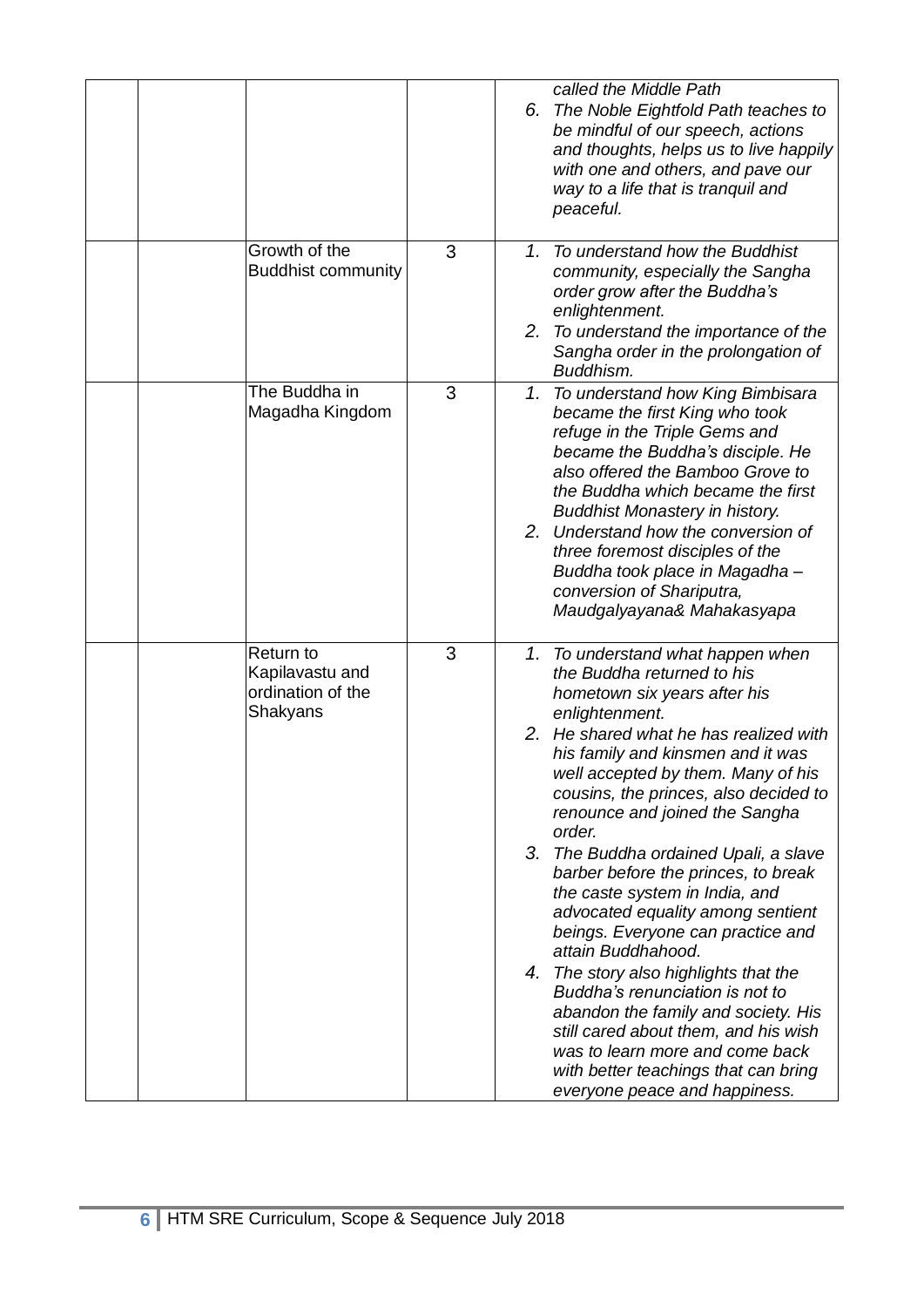|           |                                                                                            |                                                                                                                              |                  | Year 9 – 10 (Stage 5)                                                                                                                                                                                                                                                                                                                                                                                                                                                                                                                                      |
|-----------|--------------------------------------------------------------------------------------------|------------------------------------------------------------------------------------------------------------------------------|------------------|------------------------------------------------------------------------------------------------------------------------------------------------------------------------------------------------------------------------------------------------------------------------------------------------------------------------------------------------------------------------------------------------------------------------------------------------------------------------------------------------------------------------------------------------------------|
| Year      | <b>Themes</b>                                                                              | <b>Sub-topics</b>                                                                                                            | No of<br>lessons | <b>Indicated Outcomes</b>                                                                                                                                                                                                                                                                                                                                                                                                                                                                                                                                  |
| Year<br>9 | Taking refuge<br>in the Triple<br>Gems and<br>the basic<br><b>Buddhist</b><br>moral values | Taking refuge in the<br><b>Triple Gems</b>                                                                                   | $\overline{2}$   | 1. To understand the meaning of the<br>Triple Gems and the significance of<br>taking refuge in the Triple Gems<br>2. To understand that taking refuge<br>means to seek guidance. We wish to<br>look upon the Buddha as the role<br>model, follow the teachings (Dharma),<br>and seek guidance from the monks<br>and nuns (Sangha).<br>3. By remembering the teachings of the<br>Triple Gems in our daily life, we remind<br>ourselves to always do good and<br>avoid evils, in this way we can be<br>peaceful and happy.                                   |
|           |                                                                                            | The significance of<br>following the path of<br>the Buddha                                                                   | $\overline{2}$   | 1. To understand that to be a Buddhist is<br>to follow the example of the Buddha.<br>We should learn from the Buddha his<br>2.<br>wisdom, compassion and purity of<br>mind.<br>3. We should relate to the Buddha's<br>teachings in our daily in whatever<br>walks of life we are in, be wise, kind<br>and peaceful.<br>4. If a person calls themselves a<br>Buddhist but not trying to apply the<br>Buddha's teachings in their speech,<br>actions and thoughts, and try to<br>improve themselves, they cannot be<br>called a true follower of the Buddha. |
|           |                                                                                            | Doing good deeds<br>and refraining from<br>evil; and<br>distinguishing<br>between<br>wholesomeness<br>and<br>unwholesomeness | 3                | 1. To understand the essence of the<br>Buddhism, i.e.: To avoid all evils, to do<br>all good deeds, to purify our mind, this<br>is the teaching of the Buddha.<br>2. To understand the definition of<br>wholesomeness and<br>unwholesomeness in Buddhism.<br>3. Buddhism defines wholesomeness<br>from two perspectives, that is the<br>intention and outcome must both be<br>good:<br>a. Firstly, our intention must be pure,<br>free from selfishness and<br>afflictions.<br>b. Secondly, the outcome should<br>benefit others.                          |
|           |                                                                                            | The Five Precepts                                                                                                            | 5                | 1. To understand the Five Precepts – no<br>killing, no stealing, no adultery, no<br>lying, no intoxicants.<br>2. To understand that the principle<br>behind the Five Precepts is<br>compassion, that is, to share the                                                                                                                                                                                                                                                                                                                                      |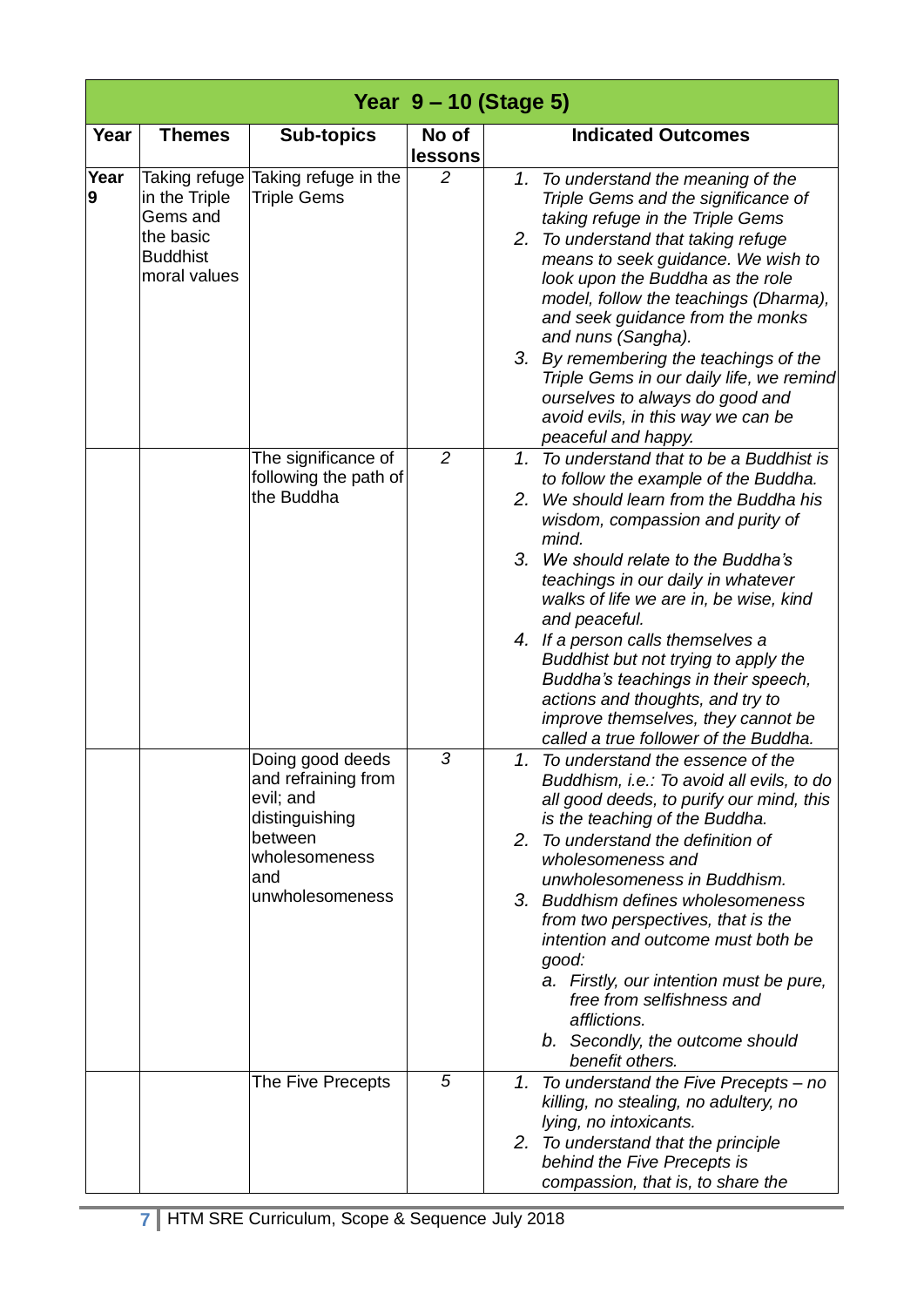|                           |   | feeling of others and not to allow our<br>behavior to bring harm and<br>unhappiness to others<br>3. The Five Precepts are set in<br>accordance to the law of cause and<br>effect.<br>4. The Five Precepts are advices from<br>the Buddha to help us to have a happy<br>life.<br>5. Anyone who do not follow the Five<br>Precepts and reap suffering, it is not<br>the Buddha who punishes us, it is our<br>own actions that lead to the<br>consequences.                                                                                                                                                                                                                                                                                                      |
|---------------------------|---|---------------------------------------------------------------------------------------------------------------------------------------------------------------------------------------------------------------------------------------------------------------------------------------------------------------------------------------------------------------------------------------------------------------------------------------------------------------------------------------------------------------------------------------------------------------------------------------------------------------------------------------------------------------------------------------------------------------------------------------------------------------|
| The Ten Virtuous<br>Deeds | 3 | 1. To understand the Ten Virtuous Deeds<br>as an extension from the Five<br>Precepts.<br>2. The Ten Virtuous Deeds are: no killing,<br>no stealing, no adultery, no lying, no<br>harsh speech, no tale bearing, no idle<br>talk, no greed, no hatred, and no<br>delusion.<br>3. The first three items are related to<br>Bodily actions.<br>4. The next four items are related to<br>Speech.<br>5. The last three items are about our<br>Mind.<br>6. The Ten Virtuous Deeds remind us to<br>reflect on our speech, actions and<br>thoughts all the time, make sure that<br>we don't carry out speech or actions<br>that harm others, and not to harbour<br>unwholesome thoughts of greed,<br>hatred and ignorance.                                             |
| The Law of Karma          | 3 | 1. To understand the teaching of Cause<br>and Effect in Buddhism.<br>2. To highlight that we are responsible for<br>our own actions. We reap what we<br>SOW.<br>3. To understand that the Law of Karma<br>(or the Law of Cause and Effect) in<br>Buddhism does not say that our fate is<br>fixed.<br>4. Buddhism highlights that karma can<br>be changed by our present effort. Past<br>karma can have influence on us,<br>however, our present effort can<br>change them. Thus, live in the present<br>and always harbor in ourselves a pure<br>and wholesome mind and do good, in<br>this way we can gradually change our<br>unwholesome karma, and at the same<br>time create a better future for<br>ourselves.<br>5. Buddhism says that we can create our |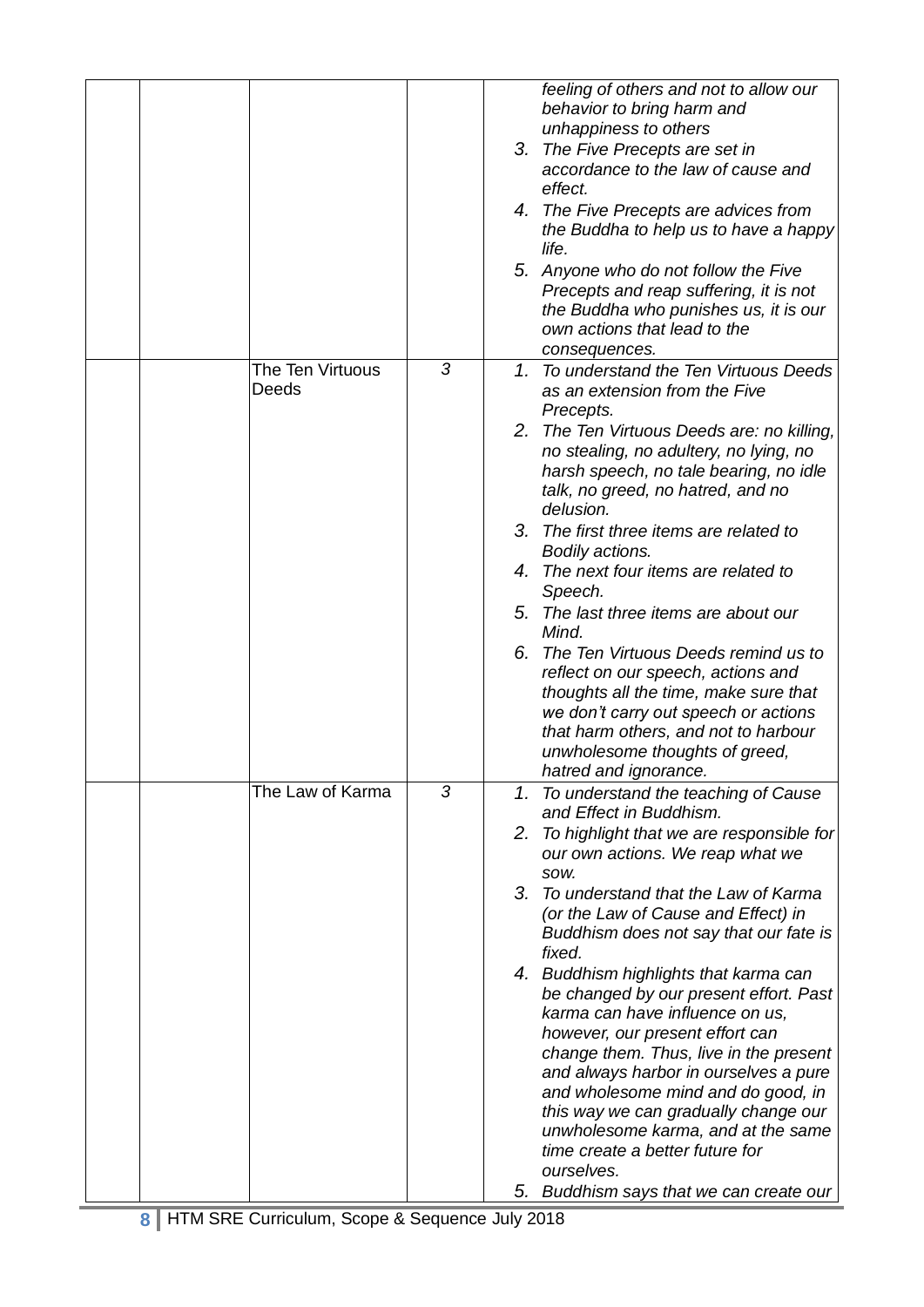|            |                                                                                       |                                                                                              |                | own future. Our future is in our own<br>hand.                                                                                                                                                                                                                                                                                                                                                                                                                                                                                                                                                                                                 |
|------------|---------------------------------------------------------------------------------------|----------------------------------------------------------------------------------------------|----------------|-----------------------------------------------------------------------------------------------------------------------------------------------------------------------------------------------------------------------------------------------------------------------------------------------------------------------------------------------------------------------------------------------------------------------------------------------------------------------------------------------------------------------------------------------------------------------------------------------------------------------------------------------|
| Year<br>10 | The Law of<br>Dependent<br>Origination<br>and to be a<br>righteous<br><b>Buddhist</b> | The Law of<br>Dependent<br>Origination, and to<br>appreciate and<br>share with the<br>others | 3              | 1.<br>To understand the teaching of causes<br>and conditions. All existence arises<br>due to the coming together of causes<br>and conditions and ceases according<br>to causes and conditions.<br>2. Nothing in the world exist by itself, all<br>existences are dependent originated.<br>That is, their existence dependent on<br>many other factors. They are not an<br>independent entity.<br>3. Our life and society are also<br>dependent originated.<br>4. We rely on a lot of support for our life.<br>Thus, we should appreciate the<br>existence of others and do our part to<br>support others.<br>5. We should live with a mind of |
|            |                                                                                       |                                                                                              |                | gratitude, be thankful to others for<br>helping and supporting us in one way<br>or another.                                                                                                                                                                                                                                                                                                                                                                                                                                                                                                                                                   |
|            |                                                                                       | The financial<br>arrangements of a<br>good Buddhist                                          | $\overline{2}$ | To understand the Buddha's advice on<br>1.<br>how to organize our financial in the<br>right way, ensuring us a happy present<br>and future lives.<br>2.<br>The Buddha advised us to divide our<br>income into four portions, one for<br>basic necessities, one for emergency,<br>one for miscellaneous, and one for<br>charity.                                                                                                                                                                                                                                                                                                               |
|            |                                                                                       |                                                                                              |                | 3. The first three portions guide us to<br>have proper usage of money in the<br>present life, and the last portion helps<br>us to cultivate merits that ensure a<br>happy present and future life.                                                                                                                                                                                                                                                                                                                                                                                                                                            |
|            |                                                                                       | Harmonious family<br>and society<br>relationship                                             | $\overline{4}$ | 1. To understand that to the best way to<br>create harmonious relationship with<br>one and others is to fulfil our duties<br>and have respect for others.<br>2. In the Sigala Sutra, the Buddha<br>highlights the duties and respects that<br>we should have between parents and<br>children; teachers and students;<br>spouse; friends; employer-employee;<br>religious teachers and disciples.<br>3. If everyone fulfil their duties and<br>respect in the roles they are playing,<br>we will be able to live in harmony and                                                                                                                |
|            |                                                                                       | The Four<br>Embracing<br>Virtues - living<br>together with others<br>in harmony - the        | 3              | happily together.<br>1. To understand the essence of the Four<br>Embracing Virtues, i.e.: the practice of<br>generosity, loving/caring speech,<br>beneficial acts and working together<br>with others.                                                                                                                                                                                                                                                                                                                                                                                                                                        |
|            |                                                                                       | cultivation of                                                                               |                | The Four embracing virtues help us to<br>2.                                                                                                                                                                                                                                                                                                                                                                                                                                                                                                                                                                                                   |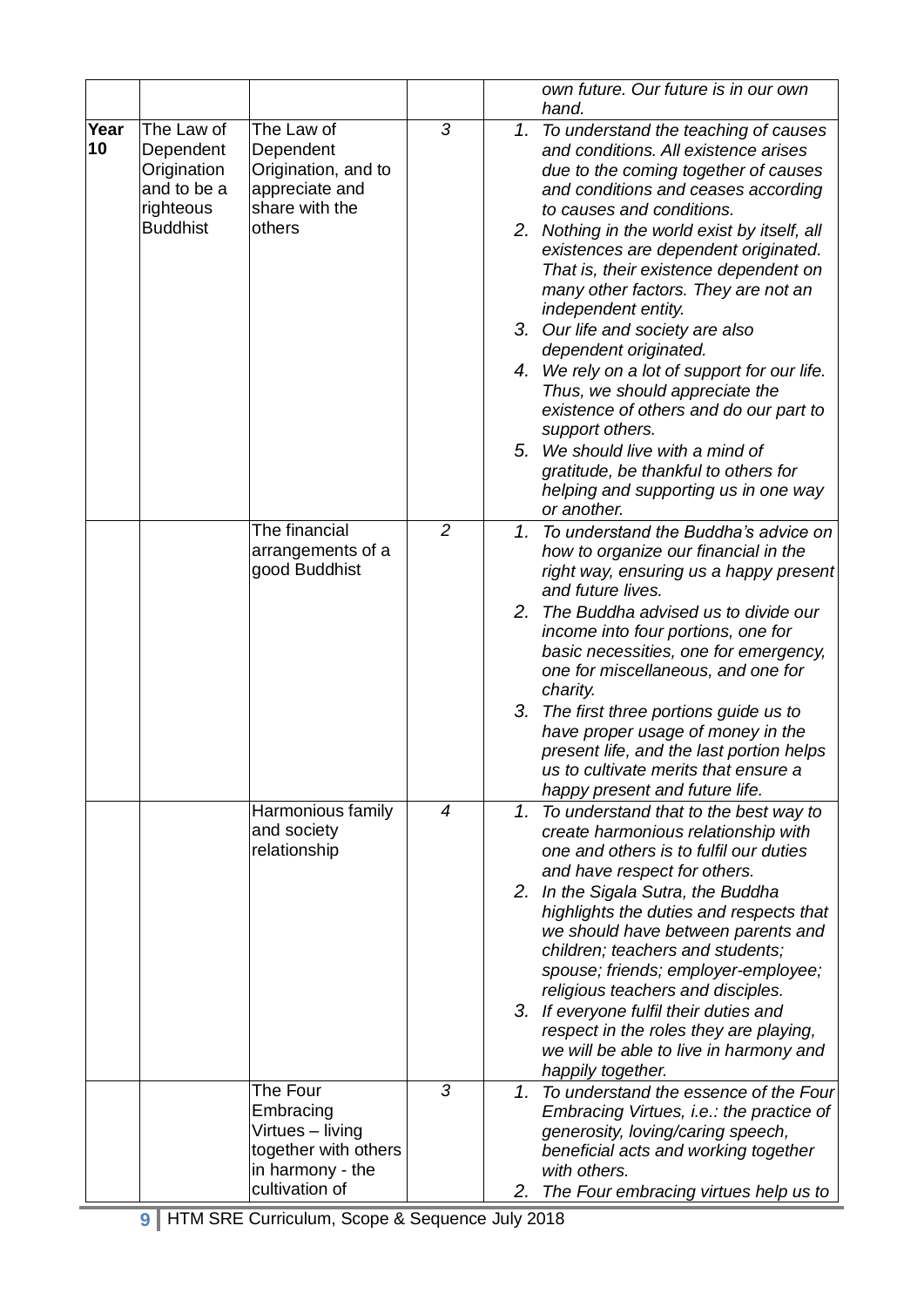|  | sociable conduct                                                                                              |   |    | live in harmony with others. They are<br>moral values that each individual living<br>in the community should cultivate, this<br>is especially so for those who are the<br>leaders of communities or<br>organizations.                                                                                                                                                                                                                                                                                                                                                                                                                                                                                                                                                                           |
|--|---------------------------------------------------------------------------------------------------------------|---|----|-------------------------------------------------------------------------------------------------------------------------------------------------------------------------------------------------------------------------------------------------------------------------------------------------------------------------------------------------------------------------------------------------------------------------------------------------------------------------------------------------------------------------------------------------------------------------------------------------------------------------------------------------------------------------------------------------------------------------------------------------------------------------------------------------|
|  | The Six<br>Harmonious that<br>bring unity, peace<br>and harmony to a<br>community.                            | 3 |    | 1. To understand that the Six<br>Harmonious are six factors that help to<br>ensure the unity and harmony of a<br>community or organization.<br>2. The Six Harmonious are:<br>Harmony in views, Harmony in<br>observing the precepts, Harmony in<br>communal benefits, Harmony in bodily<br>actions, Harmony in Speech, Harmony<br>in mind.<br>3. With perceptions, regulations and<br>economics, which are the three<br>fundamentals, are set to the same<br>underlying reasonable principles, the<br>organization will ultimately unite<br>together with sincerity. Subsequently<br>the members will represent<br>themselves as a very harmonious<br>group who happily work together with<br>same intentions and views, and<br>present a group that is harmony in<br>speech, actions and mind. |
|  | The Fourfold<br>Gratitude -<br>establishing an<br>outlook in life of<br>repaying others for<br>their kindness | 3 | 2. | 1. To understand that we should always<br>be grateful to people who have been<br>kind to us and repay their kindness<br>whenever possible.<br>The Buddha said that there is the<br>Fourfold Gratitude, they are the<br>gratitude of parents, country, sentient<br>beings and the Triple Gems.<br>3. By understanding that our life relies on<br>many supports and many people have<br>been kind to us, we should establish<br>an outlook in life of repaying others for<br>their kindness and servicing others.                                                                                                                                                                                                                                                                                 |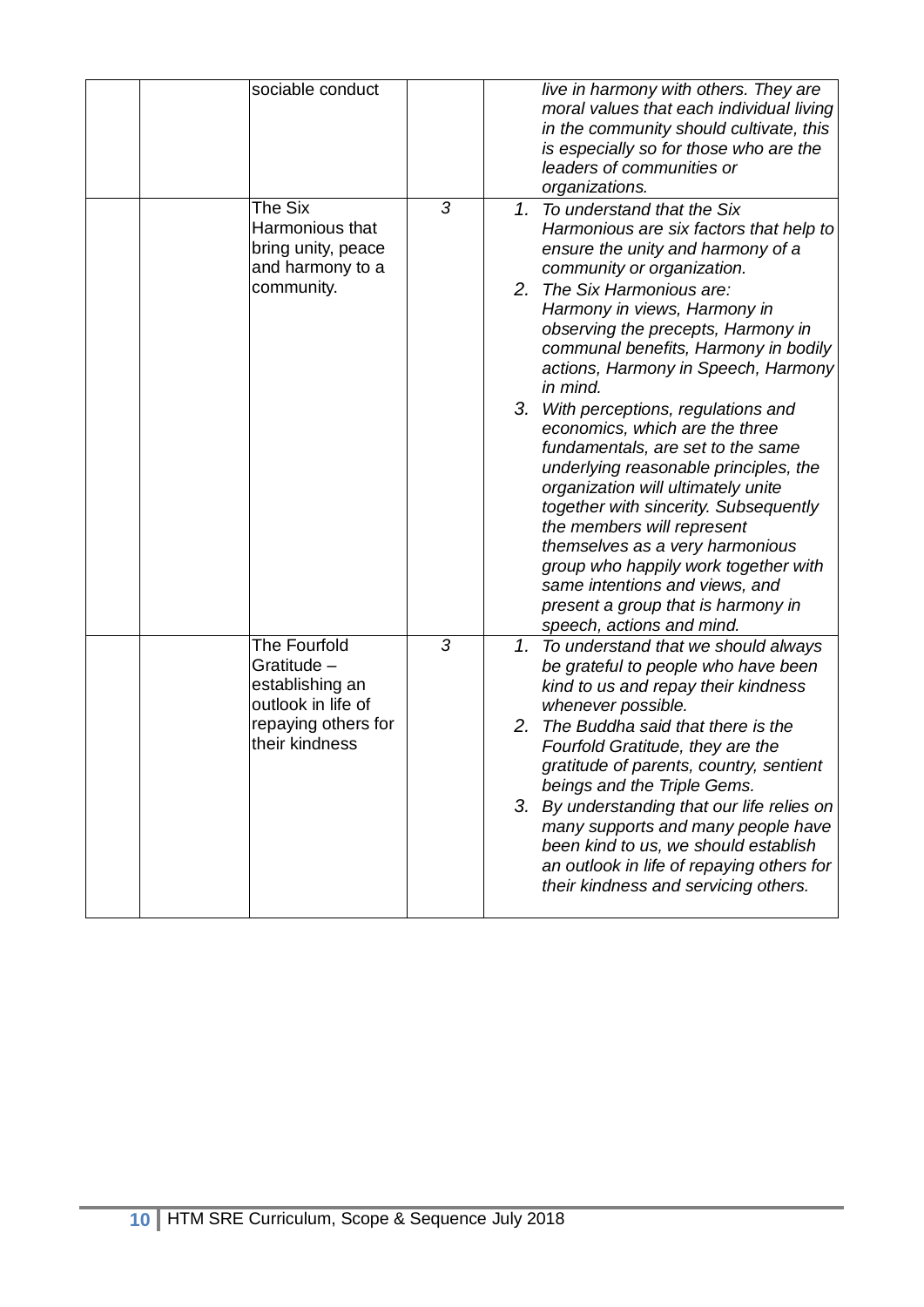|            |                                                                                                    |                                                        |                  | Year 11 – 12 (Stage 6)                                                                                                                                                                                                                                                                                                                                                                                                                                                                                                                                                                                                                                                                                                                                                                     |
|------------|----------------------------------------------------------------------------------------------------|--------------------------------------------------------|------------------|--------------------------------------------------------------------------------------------------------------------------------------------------------------------------------------------------------------------------------------------------------------------------------------------------------------------------------------------------------------------------------------------------------------------------------------------------------------------------------------------------------------------------------------------------------------------------------------------------------------------------------------------------------------------------------------------------------------------------------------------------------------------------------------------|
| Year       | <b>Themes</b>                                                                                      | <b>Sub-topics</b>                                      | No of<br>lessons | <b>Indicated Outcomes</b>                                                                                                                                                                                                                                                                                                                                                                                                                                                                                                                                                                                                                                                                                                                                                                  |
| Year<br>11 | Types of<br><b>Buddhists</b><br>and the<br><b>Three</b><br><b>Universal</b><br>Characteristic<br>s | The three types of<br><b>Buddhist</b><br>practitioners | 3                | 1. To understand that Buddhist<br>practitioners can have different<br>mindsets.<br>2. Some may learn the Buddha's<br>teachings for a better present and<br>future life<br>3. Some may learn with the aim of<br>ending suffering and attaining self-<br>liberation.<br>4. Some may follow the Buddha's<br>teachings because they admire the<br>Buddha's great wisdom, compassion<br>and purity of mind. They develop the<br>great Bodhi Mind and wish to attain<br>perfect enlightenment like the Buddha,<br>benefiting others and oneself.                                                                                                                                                                                                                                                 |
|            |                                                                                                    | The Three<br>Universal<br>Characteristics              | 3                | 1. To understand the Three Universal<br>Characteristics - impermanence,<br>selflessness, nirvana.<br>2. The Three Universal Characteristics<br>are truths the Buddha realized when<br>he attained enlightenment. The<br>Buddha did not create the truths. It<br>was just through the calmness of his<br>mind that he realized how the universe<br>works.<br>3. These characteristics are found<br>everywhere and anytime in the world.<br>They are the universal law.                                                                                                                                                                                                                                                                                                                      |
|            |                                                                                                    | The Way of<br>Bodhisattva - the<br><b>Bodhi Mind</b>   | 2                | 1.<br>To understand that a Bodhisattva is<br>one who is determined to attain<br>Buddhahood for the sake of helping<br>and guiding all sentient beings. This is<br>to say, besides seeking realization of<br>the truth to relieve the suffering of<br>oneself, a bodhisattva is also trying to<br>help all sentient beings to realize the<br>truth and relieve themselves from<br>suffering.<br>2. A Bodhisattva develops the Bodhi<br>Mind. That is the mind to seek for the<br>attainment of Buddhahood and to help<br>all sentient beings.<br>3. One who is practicing the Bodhisattva<br>path should mentally equip<br>themselves with three basic<br>requirements:<br>a. To have right understanding of the<br>truth of dependent origination;<br>To feel great sympathy for the<br>b. |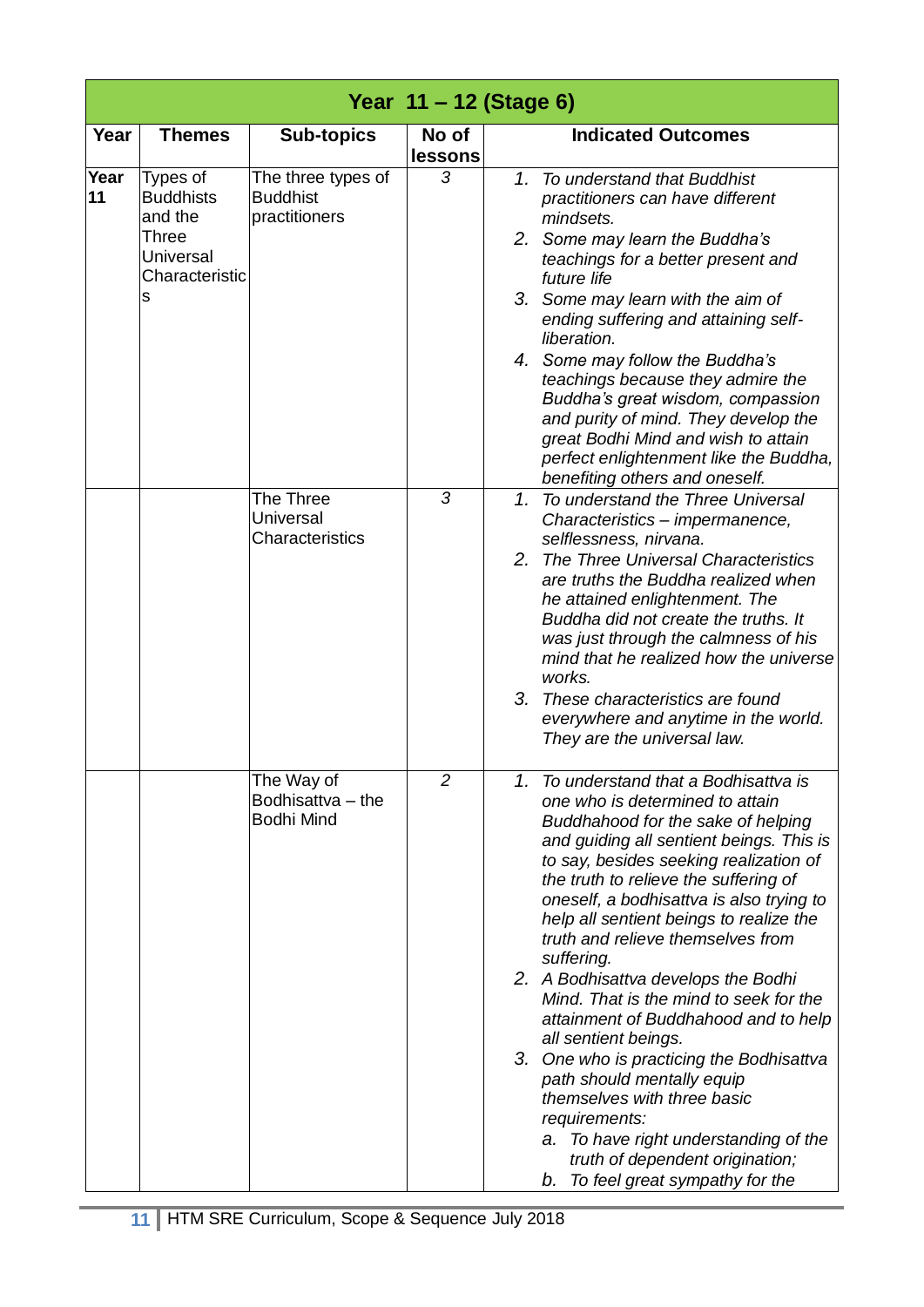|                            |   | sufferings of all sentient beings;                              |
|----------------------------|---|-----------------------------------------------------------------|
|                            |   | To have the great ambition of<br>C.                             |
|                            |   |                                                                 |
|                            |   | attaining Buddhahood.                                           |
| The Four                   | 4 | 1. To understand how the practice of the                        |
| <b>Immeasurable Mind</b>   |   | Four Immeasurable minds can help us                             |
|                            |   | to expand our mind of loving kindness                           |
|                            |   | and compassion, and to reduce our                               |
|                            |   | afflictions.                                                    |
|                            |   | 2. The Four Immeasurable are:                                   |
|                            |   | a. Loving kindness                                              |
|                            |   | b. Compassion                                                   |
|                            |   | c. Appreciative Joy                                             |
|                            |   | d. Equanimity.                                                  |
|                            |   |                                                                 |
|                            |   | 3. Loving kindness means to bring                               |
|                            |   | happiness to others, it reminds us to                           |
|                            |   | remove ill will.                                                |
|                            |   | 4. Compassion means to relieve the                              |
|                            |   | suffering of others, it reminds us to                           |
|                            |   | avoid cruelty.                                                  |
|                            |   | 5. Appreciative Joy means to rejoice with                       |
|                            |   | others success and good deeds. It                               |
|                            |   | helps us to overcome our jealousy.                              |
|                            |   | 6. Equanimity means to treat everyone                           |
|                            |   | equally. It reminds us to avoid clinging                        |
|                            |   | and aversion.                                                   |
|                            |   | 7. When we practice the Four                                    |
|                            |   | Immeasurables, we try to extend our                             |
|                            |   |                                                                 |
|                            |   | good will to all sentient beings. In this                       |
|                            |   | way, it helps us to open our mind and<br>be less self-centered. |
|                            |   |                                                                 |
|                            |   | 8. The practice of the Four                                     |
|                            |   | Immeasurables can bring happiness                               |
|                            |   | now and in the future.                                          |
| <b>The Six Perfections</b> | 6 | 1. To understand that the Six Perfections                       |
| (Six Paramitas)            |   | are also called the Six Paramitas, they                         |
|                            |   | are the six practices that can help us                          |
|                            |   | to cross the ocean of suffering and                             |
|                            |   | attain Buddhahood.                                              |
|                            |   | 2. The Six Perfections are essential                            |
|                            |   | practices of a Bodhisattva.                                     |
|                            |   | 3. The Six Perfections are:                                     |
|                            |   | a. Giving                                                       |
|                            |   | b. Good conduct                                                 |
|                            |   | c. Patience                                                     |
|                            |   | d. Diligence                                                    |
|                            |   |                                                                 |
|                            |   | e. Meditation                                                   |
|                            |   | f.<br>Wisdom                                                    |
|                            |   | 4. Wisdom is the guide for the Six                              |
|                            |   | Perfections. Wisdom is the                                      |
|                            |   | understanding of the truth of                                   |
|                            |   | dependent origination and emptiness.                            |
|                            |   | This understanding turns the practice                           |
|                            |   | of giving, good conduct, patience,                              |
|                            |   | diligence and meditation into                                   |
|                            |   | perfection.                                                     |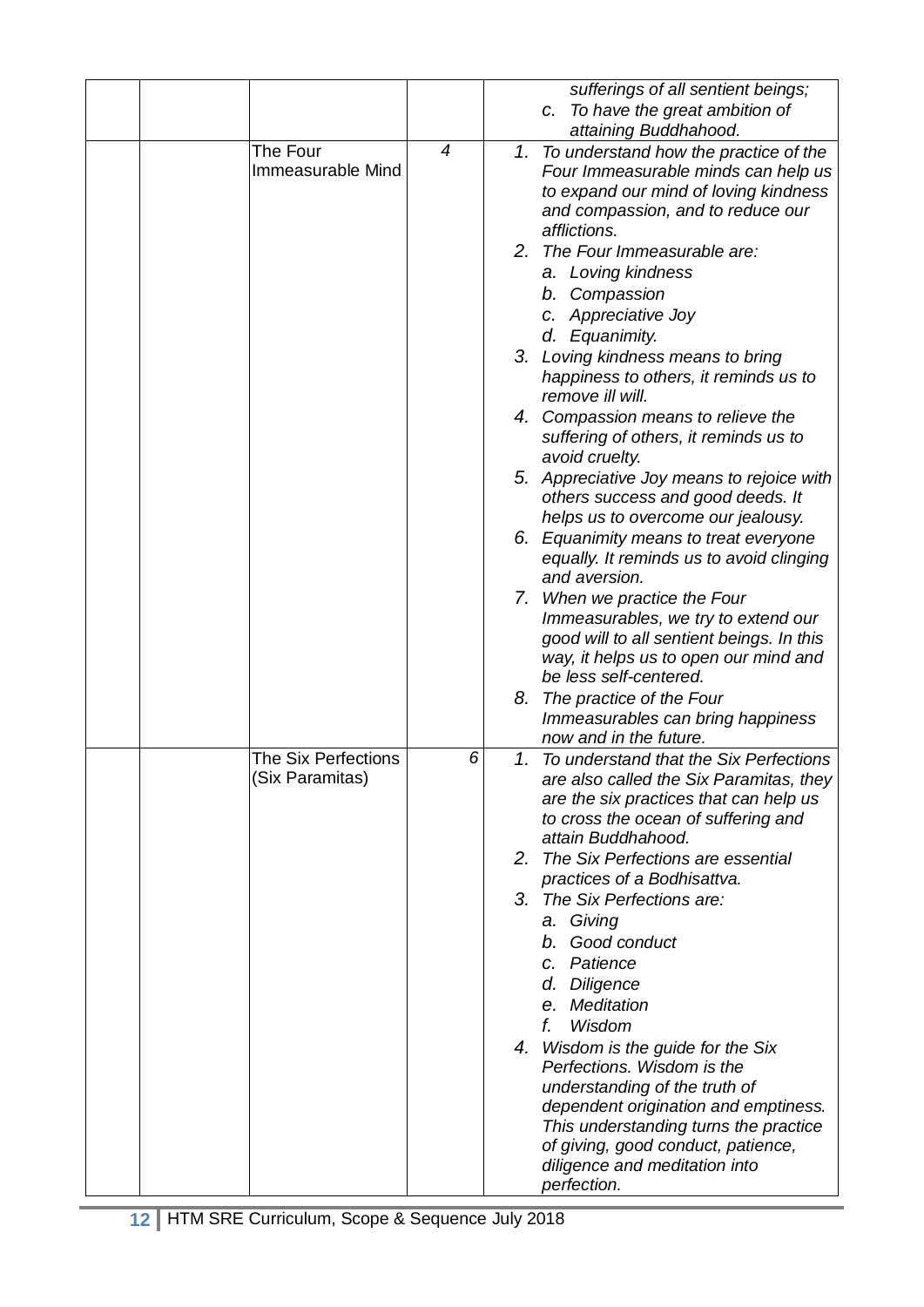|            |                               | The Bodhisattva<br>and youth, and to<br>realise the earthly<br><b>Pure Land</b> | 3              | 1. To understand that when a<br>Bodhisattva lets go of his/her<br>afflictions and purifies his/her mind,<br>they achieve the true innocence of<br>heart, akin to that of a young child,<br>pure, sincere, joyful and full of energy.<br>2. A Bodhisattva is also as such, full of<br>spirit, energy and sincerity. They<br>valiantly learn the teachings of the<br>Buddha to help and guide all sentient<br>beings.<br>3. They try to improve society by sharing<br>good teachings with others, help<br>wherever they can, try their best to<br>make the world into a place of purity,<br>harmony and happiness.<br>4. The ideal world that is purified and<br>perfected, free from violence and<br>chaos, where everyone's mind is full of<br>brightness and peace, free from<br>greed, hatred and improper views, this<br>is called the Pureland.<br>5. We all should put in effort in sharing<br>good moral values with one and<br>others, encourage more to have right<br>understanding and good ethical<br>conducts, free ourselves from greed,<br>hatred and delusion, develop more<br>loving kindness and compassion, in<br>this way, we can gradually create a<br>world that is peaceful and happy - a<br>earthly Pureland. |
|------------|-------------------------------|---------------------------------------------------------------------------------|----------------|-------------------------------------------------------------------------------------------------------------------------------------------------------------------------------------------------------------------------------------------------------------------------------------------------------------------------------------------------------------------------------------------------------------------------------------------------------------------------------------------------------------------------------------------------------------------------------------------------------------------------------------------------------------------------------------------------------------------------------------------------------------------------------------------------------------------------------------------------------------------------------------------------------------------------------------------------------------------------------------------------------------------------------------------------------------------------------------------------------------------------------------------------------------------------------------------------------------------------------------|
| Year<br>12 | History of<br><b>Buddhism</b> | Compilation of the<br><b>Buddhist Canon</b>                                     | 4              | 1. To understand how the Buddhist<br>scripture was compiled after the<br>Buddha's parinirvana.<br>2. To understand the process of<br>compilation which involved<br>recollection, recitation, discussion and<br>confirmation.<br>3. To understand the composition of the<br>Tripitaka, that is Sutra, Vinaya and<br>Abhidharma.                                                                                                                                                                                                                                                                                                                                                                                                                                                                                                                                                                                                                                                                                                                                                                                                                                                                                                      |
|            |                               | King Ashoka                                                                     | $\overline{2}$ | 1. To understand the contribution of King<br>Ashoka to Buddhism in the 3 <sup>rd</sup> BC and<br>its impact on Buddhism today.                                                                                                                                                                                                                                                                                                                                                                                                                                                                                                                                                                                                                                                                                                                                                                                                                                                                                                                                                                                                                                                                                                      |
|            |                               | The three periods of<br>Buddhism in India                                       | 3              | 1. To understand the development and<br>evolution of Buddhism in India over<br>the 1500 years.<br>2. To understand the three major period<br>of Buddhism in India where the<br>emphasis of practice differs<br>3. To understand the development of the<br>three major traditions of Buddhism-<br>Theravada, Mahayana, Vajrayana                                                                                                                                                                                                                                                                                                                                                                                                                                                                                                                                                                                                                                                                                                                                                                                                                                                                                                     |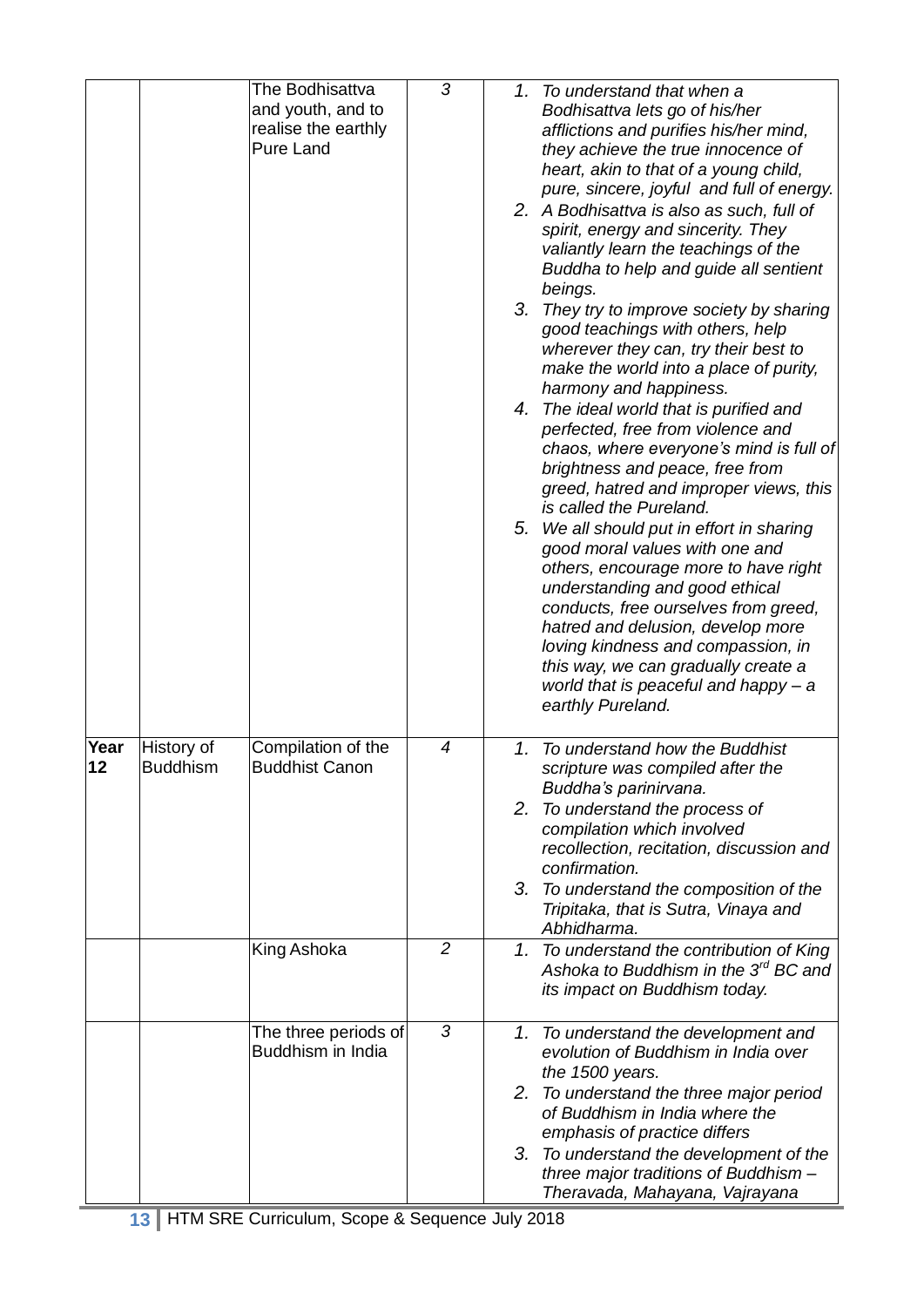| The spread of<br>Buddhism in the<br>world | 4             | 1. To understand in details how<br>Buddhism begun to spread to other<br>parts of the world after the $3^{rd}$ BC,<br>namely<br>a. India<br>b. Asia<br>c. Tibet<br>d. South East Asia<br>e. the West<br>in Australia |
|-------------------------------------------|---------------|---------------------------------------------------------------------------------------------------------------------------------------------------------------------------------------------------------------------|
| Buddhism in<br>Australia                  | $\mathcal{P}$ | 1. To understand how Buddhism first<br>arrived in Australia<br>2. To understand the development of<br>Buddhism in Australia up to today                                                                             |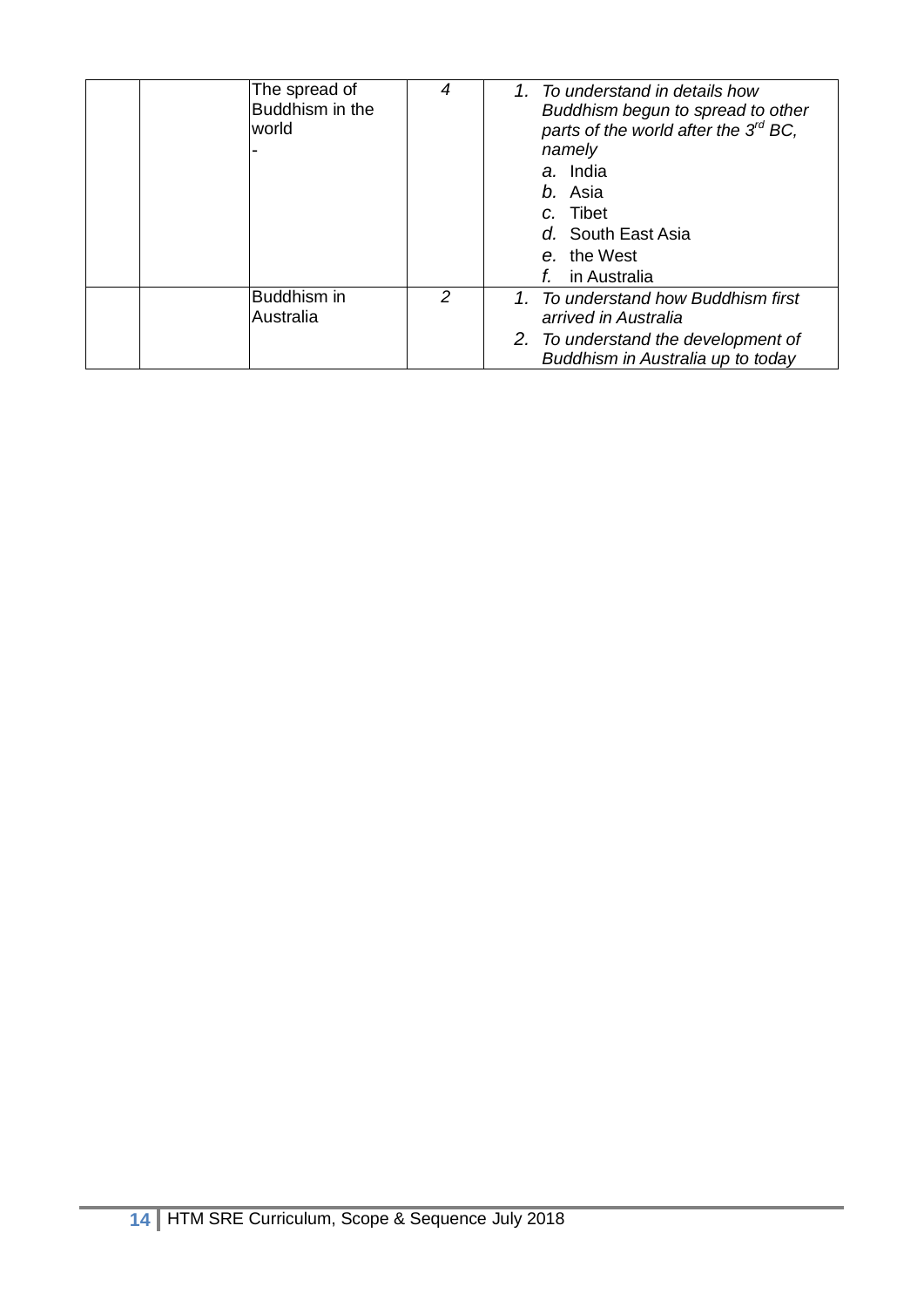#### **4. HTM SRE Primary School Syllabus, Main Themes and Topics**

|    | <b>Themes</b>                                                                 | Kindergarten                                                                                                                                                                                                                            | Year 1                                                                                                                                                                                                                                                                                                                                                                                                                                                     | Year 2                                                                                                                                                                                                                        | Year 3                                                                                                                 | Year 4 | Year 5                        | Year $6$                                     |
|----|-------------------------------------------------------------------------------|-----------------------------------------------------------------------------------------------------------------------------------------------------------------------------------------------------------------------------------------|------------------------------------------------------------------------------------------------------------------------------------------------------------------------------------------------------------------------------------------------------------------------------------------------------------------------------------------------------------------------------------------------------------------------------------------------------------|-------------------------------------------------------------------------------------------------------------------------------------------------------------------------------------------------------------------------------|------------------------------------------------------------------------------------------------------------------------|--------|-------------------------------|----------------------------------------------|
| 1. | <b>The</b><br>Significance of<br>the Triple Gems<br>& Taking<br><b>Refuge</b> | <b>Usually</b><br>composite classes<br>with students<br>from Year 1 and<br>Year 2.<br>Syllabus align<br>with Year 1 and<br>Year 2, but the<br>work materials<br>and content has<br>been amended to<br>meet the needs of<br>the students | 1.1 Buddha is the<br>great teacher<br>1.2 Dharma is what<br>the Buddha<br>taught. It is the<br>way to<br>happiness<br>1.3 Sangha is the<br>and nuns. They<br>teach us the<br>Dharma<br>1.4 I take refuge in<br>the Triple Gems.<br>The Triple Gems<br>are made up of<br>the Buddha,<br>Dharma and<br>Sangha<br>.11 I learn how to<br>show respect to<br>the Buddha<br>2.1 A Song of praise<br>to the Buddha<br>2.12 Taking refuge<br>in the Triple<br>Gems | 3.1 I have good<br>the Buddha<br>3.5 The work of the<br>monks and<br>nuns<br>4.8 Paying respect<br>to the Buddha<br>group of monks  4.9 Respecting the<br>Sangha<br>4.10 Do not be<br>disappointed<br>4.11 Don't be<br>scared | 5.3 Faith<br>connection with 6.6 Taking refuge in<br>the Triple Gems<br>of the Buddha,<br>the Dharma and<br>the Sangha |        | 2.10 The Old<br>Mountain City | 4.12 Song in Praise<br>of the Triple<br>Gems |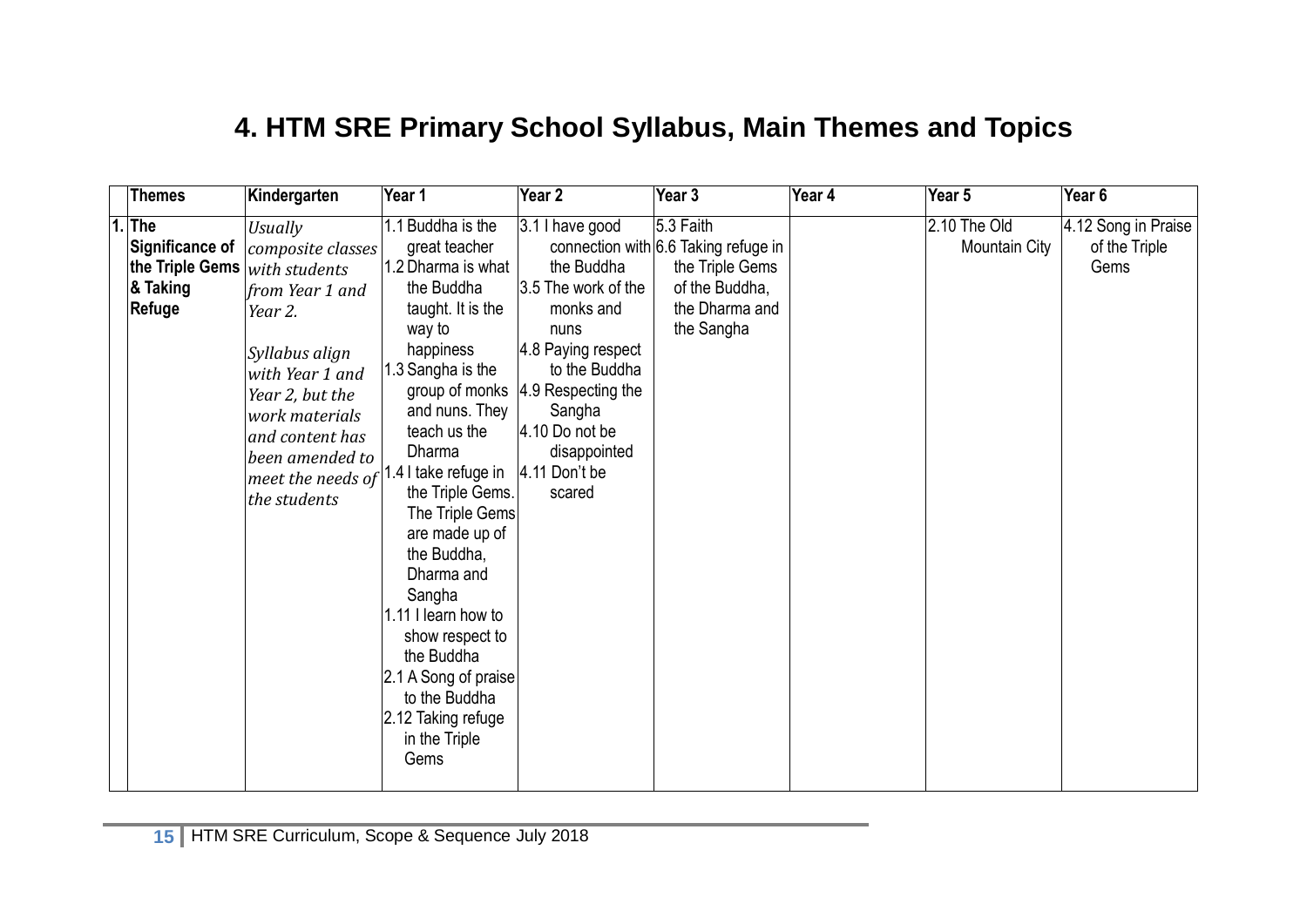|    | <b>Themes</b>                                      | Year 1                                                                                                                                                                                   | Year <sub>2</sub>                                                                                       | Year 3                                                                                                                        | Year 4                                                                                                                                                                                                                           | Year 5 | Year <sub>6</sub> |
|----|----------------------------------------------------|------------------------------------------------------------------------------------------------------------------------------------------------------------------------------------------|---------------------------------------------------------------------------------------------------------|-------------------------------------------------------------------------------------------------------------------------------|----------------------------------------------------------------------------------------------------------------------------------------------------------------------------------------------------------------------------------|--------|-------------------|
| 2. | The Life of the<br><b>Buddha</b>                   | 1.5 My father tells me<br>stories about the<br><b>Buddha</b><br>2.2 The Buddha's<br>birthday                                                                                             | 3.7 Thank you mother 5.2 The Buddha's<br>for your kindness<br>3.8 Thank you father<br>for your kindness | family<br>6.1 The Buddha's<br>renunciation (I)<br>6.2 The Buddha's<br>renunciation (II)<br>6.5 The patriotic<br><b>Buddha</b> | 7.1 The Buddha's life<br>of practice<br>7.2 Prince Siddhartha<br>attains<br><b>Buddhahood</b><br>8.1 The spreading of<br>Buddhism by<br>Shakyamuni<br><b>Buddha</b><br>8.2 The Parinirvana of<br>the Shakyamuni<br><b>Buddha</b> |        |                   |
| 3. | <b>Attending to</b><br>Dharma to Enter<br>the Path | 1.6 We go to Buddhism 3.3 Returned empty-<br>classes<br>1.12 My New Year's<br>present from my<br>mother<br>2.5 What the Buddha<br>likes<br>2.6 How to listen to the<br>Buddha's teaching | handed<br>$3.4$ Work<br>3.6 It is good to be<br>diligent<br>4.5 The Dharma is like<br>a mirror          | 6.9 Respect the<br>Dharma                                                                                                     |                                                                                                                                                                                                                                  |        |                   |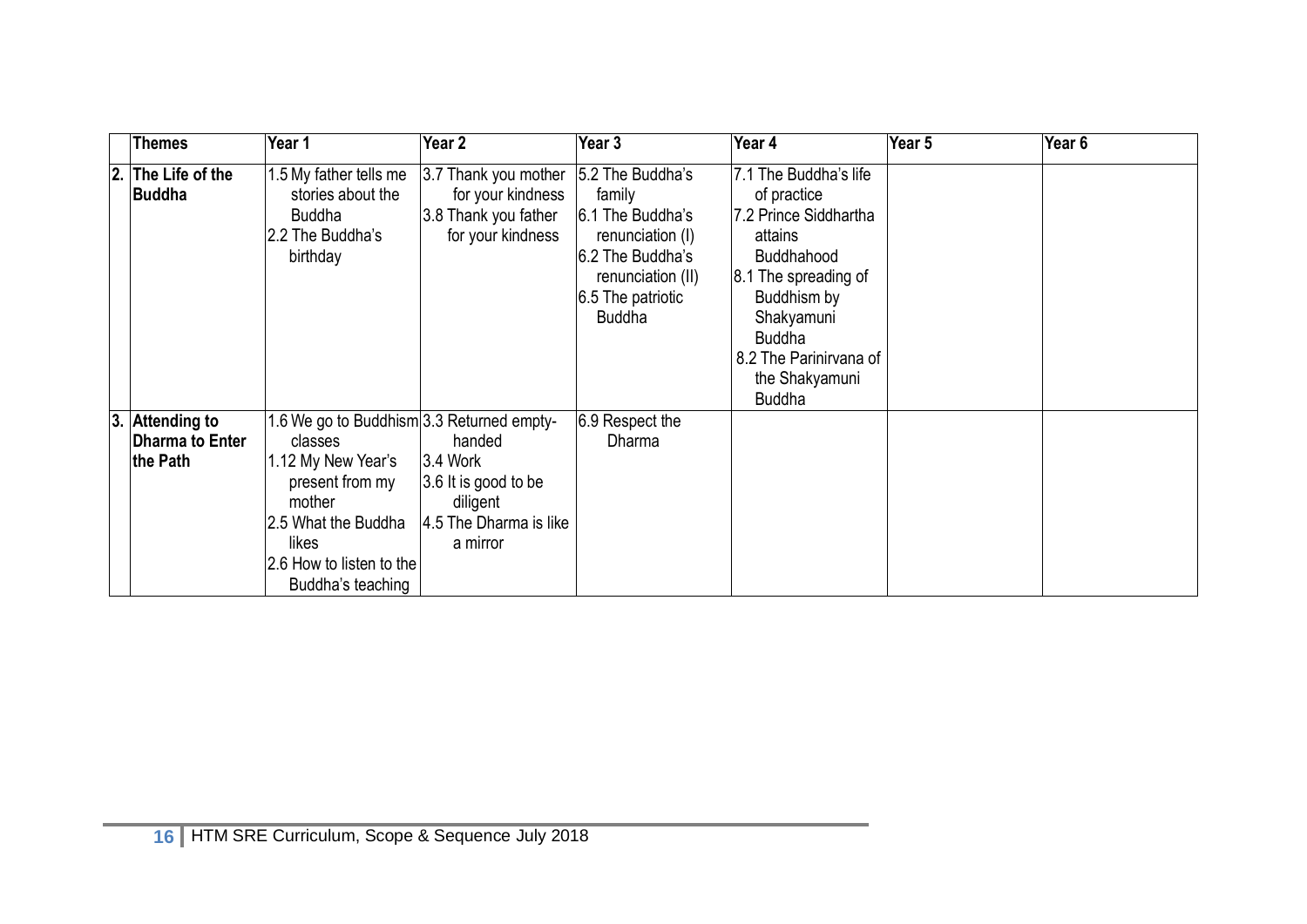| $\overline{4}$ | <b>The Basic</b>    | 1.7 We should respect [3.2 Greedy boy |                      | 5.4 Anathapindika      | 7.4 A filial Bodhisattva                   | 1.5 Buddha's teaching 3.3 Helping others and |                                 |
|----------------|---------------------|---------------------------------------|----------------------|------------------------|--------------------------------------------|----------------------------------------------|---------------------------------|
|                | <b>Teachings of</b> | our parents                           | 3.9 Do not swear at  | 5.5The merit of giving | 7.5 Cultivating the field                  | to Gomini                                    | oneself                         |
|                | Buddha              | 2.7 Do not tell lies                  | others               | 5.6 The head and tail  | of merit                                   | 1.6 Causes and                               | 3.4 Initiating the Great        |
|                |                     |                                       | 3.11 Counting the    | of a snake             | 7.6The four types of                       | conditions                                   | Mind                            |
|                |                     |                                       | Arhats               | 5.7 The story of King  |                                            | Buddha's followers 1.7 The cultivation of    | 3.5 The crippled                |
|                |                     |                                       | 3.12 The simple      | Peacock                | 7.9 The Buddha is the                      | merit and wisdom                             | person and the blind            |
|                |                     |                                       | essence of           | 5.8 Looking after the  | teacher of                                 |                                              | person                          |
|                |                     |                                       | <b>Buddhism</b>      | sick                   | <b>Brahman</b>                             |                                              | 3.6 The Six                     |
|                |                     |                                       | 4.4 Cause and effect | 5.11 The drunken       | 7.10 A model                               | 1.9 The song of                              | Perfections                     |
|                |                     |                                       |                      | Udayin                 | missionary                                 | Samsara                                      |                                 |
|                |                     |                                       |                      | 5.12 Small mistakes    | 7.11 Diligence                             | 1.10<br>Samsara of                           |                                 |
|                |                     |                                       |                      | 6.3 Touching the       | 7.12 A good citizen                        | the Six Realms                               | 3.11 The Ten Great              |
|                |                     |                                       |                      | elephant               | 8.4 The Four Noble                         | 1.11<br>Ghosts, gods                         | Practices and Vows              |
|                |                     |                                       |                      | 6.4 Monkeys trying to  | Truths                                     | and heavens (I)                              | (1)                             |
|                |                     |                                       |                      | catch the moon         | 8.5 The Noble                              | 1.12                                         | Ghosts, gods 3.12 The Ten Great |
|                |                     |                                       |                      | 6.7 The Five Precepts  | Eightfold Path                             | and heavens (II)                             | Practices and Vows              |
|                |                     |                                       |                      | 6.8 Do not be          | 8.6 The little bird and                    | 2.3 The Five Precepts                        | (11)                            |
|                |                     |                                       |                      | superstitious          | the bushfire                               | 2.4 The Ten                                  | 4.1 The Future                  |
|                |                     |                                       |                      | 6.11 Usaka (I)         | 8.7 Defilement -                           | <b>Wholesome Deeds</b>                       | Buddha - Maitreya               |
|                |                     |                                       |                      | 6.12 Usaka (II)        | Unwholesome                                | 2.5 Amitabha Buddha                          | <b>Buddha</b>                   |
|                |                     |                                       |                      |                        | elements                                   | and Guan Yin                                 | 4.4 The Four Noble              |
|                |                     |                                       |                      |                        | 8.8 Repentance                             | Bodhisattva (I)                              | Truths (I)                      |
|                |                     |                                       |                      |                        | 8.9 A mad person finds 2.6 Amitabha Buddha |                                              | 4.5 The Four Noble              |
|                |                     |                                       |                      |                        | help                                       | and Guan Yin                                 | Truths (II)                     |
|                |                     |                                       |                      |                        | 8.10 Equality                              | Bodhisattva (II)                             |                                 |
|                |                     |                                       |                      |                        | 8.11 The Cakravartin is 2.7 What does      |                                              |                                 |
|                |                     |                                       |                      |                        | the Wheel-Turning                          | Buddhism aim to                              |                                 |
|                |                     |                                       |                      |                        | Emperor                                    | achieve by                                   |                                 |
|                |                     |                                       |                      |                        | 8.12 The three                             | providing                                    |                                 |
|                |                     |                                       |                      |                        | <b>Dharma</b>                              | assistance to the                            |                                 |
|                |                     |                                       |                      |                        | assemblies under                           | world?                                       |                                 |
|                |                     |                                       |                      |                        |                                            | the Dragon Flower 2.9 Explanations of        |                                 |
|                |                     |                                       |                      |                        | <b>Tree</b>                                | past and future                              |                                 |
|                |                     |                                       |                      |                        |                                            | lives                                        |                                 |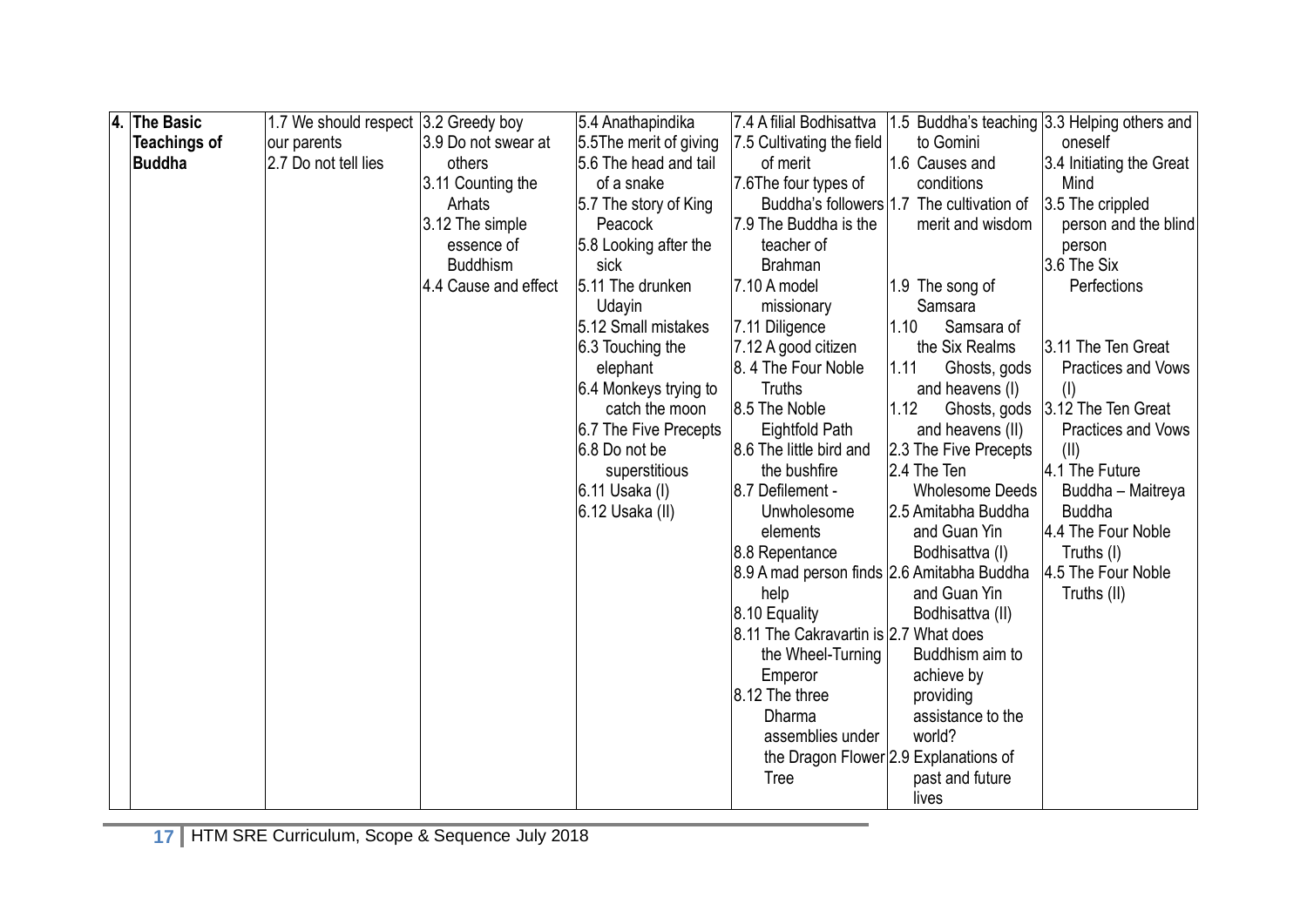| <b>Themes</b>                                                                                                           | Year 1                                                                                                                                                                                                                                                                                       | Year 2                                                                                                                                        | Year 3                                                                                                                                                             | Year 4                                                                                                 | Year 5                                                                                     | Year 6                                                                                                                                             |
|-------------------------------------------------------------------------------------------------------------------------|----------------------------------------------------------------------------------------------------------------------------------------------------------------------------------------------------------------------------------------------------------------------------------------------|-----------------------------------------------------------------------------------------------------------------------------------------------|--------------------------------------------------------------------------------------------------------------------------------------------------------------------|--------------------------------------------------------------------------------------------------------|--------------------------------------------------------------------------------------------|----------------------------------------------------------------------------------------------------------------------------------------------------|
| 5. Care for Lives                                                                                                       | 1.8 We should care for 3.10 Caring for<br>animals                                                                                                                                                                                                                                            | animals<br>4.6 An old cow<br>begging for life                                                                                                 |                                                                                                                                                                    | 7.7 The bird regains its<br>freedom<br>7.8 The pond and<br>garden for setting<br>free living creatures |                                                                                            | 4.9 Discussion on<br>caring for animals<br>4.10 Discussion on<br>caring for animals<br>(11)                                                        |
| 6. Buddhist<br><b>Practices /</b><br><b>Observances &amp;</b><br>Good Moral<br>values and<br><b>Disciplines in Life</b> | 1.9 I go to Buddhist<br>services<br>1.10 I salute the<br>Buddhist flag<br>2.3 The special<br>porridge<br>2.4 A visit to the<br>monastery<br>2.8 Sitting, walking,<br>standing and lying<br>down<br>2.9 Cleanliness<br>2.10 Waking up early<br>in the Morning<br>2.11 A good night's<br>sleep | 4.1 May everyone be<br>happy<br>4.2 Attending a<br><b>Buddhist Service</b><br>4.3 A Buddhist family<br>4.7 The excursion<br>4.12 A good child | 5.1 The celebration of<br>the Buddha's<br>Birthday<br>5.9 Min got sick<br>5.10 The wooden fish<br>$6.10$ The $\pm$ Symbol,<br>Dharma Wheel and<br>the Lotus Flower | 7.3 A story about<br>respecting elders                                                                 | $2.11$ A visit to the<br>monastery (I)<br>$ 2.12 \text{ A}$ visit to the<br>monastery (II) | 3.1 The Ullambana<br>Service<br>3.2 Sudhana and<br>Nagakanya<br>4.2 The green lion and<br>the white elephant<br>4.3 The Stupa and<br>Buddha statue |